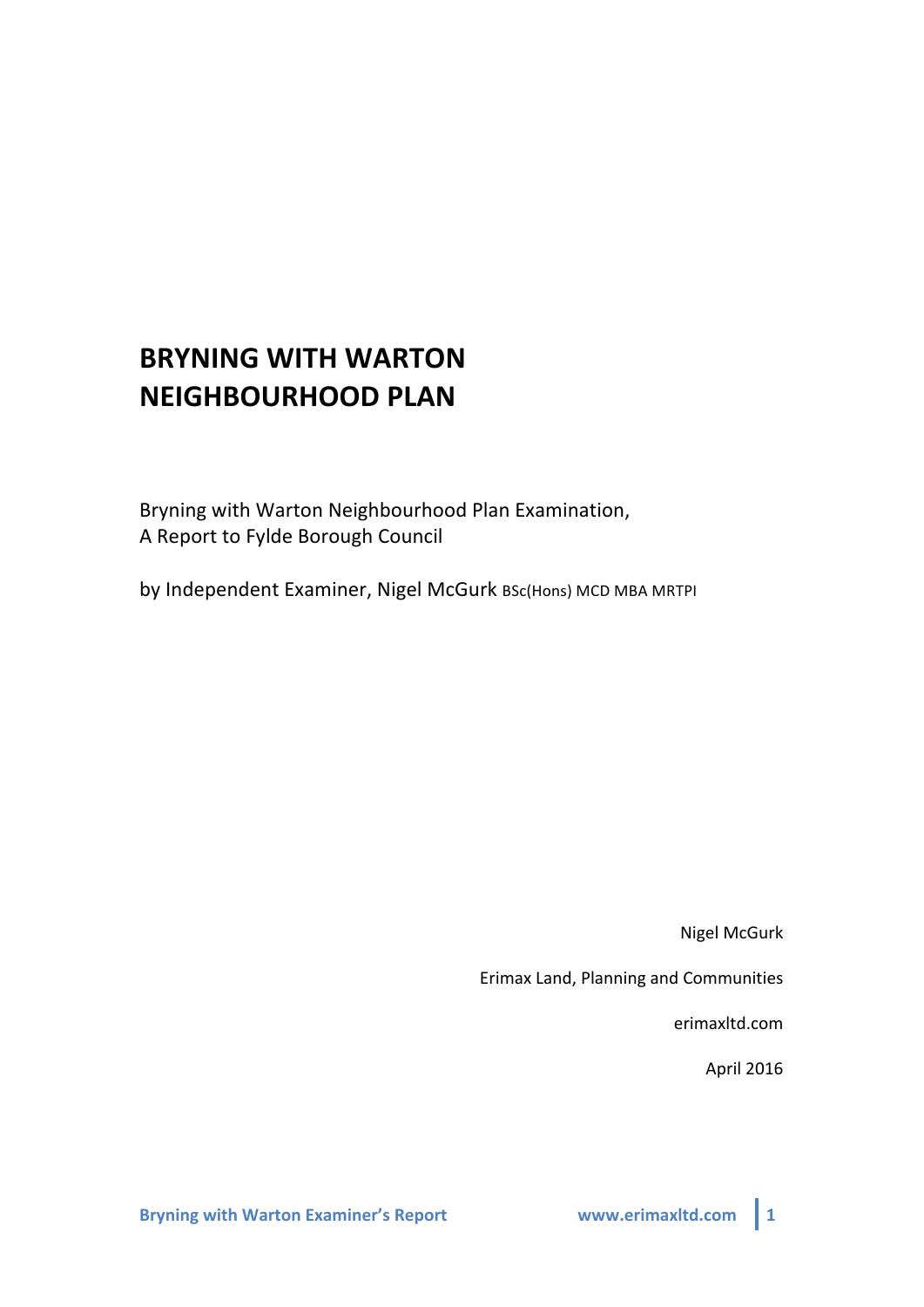# **Contents:**

- **1.'Introduction'**
- **2. Basic'Conditions and'Development'Plan'Status**
- **3. Background'Documents and Bryning'with'Warton Neighbourhood'Area'**
- **4. Public'Consultation**
- **5.The'Neighbourhood'Plan: Introductory'Section**
- **6.'The'Neighbourhood'Plan: Policies**
- **7. The Neighbourhood Plan: Other Matters**
- **8. Summary**
- **9. Referendum**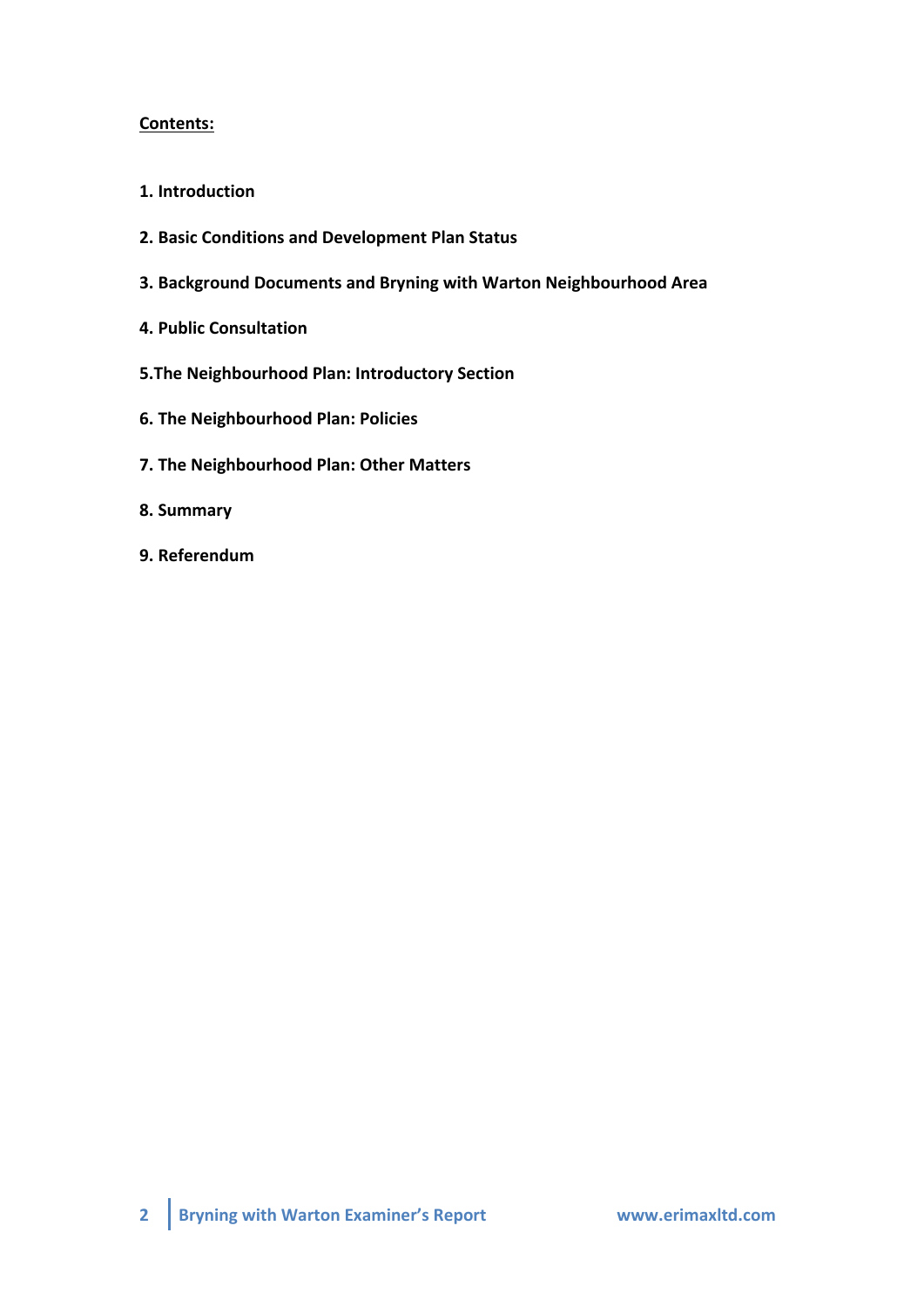## **1. Introduction'**

#### The Neighbourhood Plan

This Report provides the findings of the examination into the Bryning with Warton Neighbourhood Plan (referred to as the Neighbourhood Plan).

Neighbourhood planning provides communities with the power to establish their own policies to shape future development in and around where they live and work.

"*Neighbourhood+planning+gives+communities+direct+power+to+develop+a+shared+vision+ for their neighbourhood and deliver the sustainable development they need."* (Paragraph 183, National Planning Policy Framework)

The Neighbourhood Plan was produced by a Steering Group working on behalf of Bryning with Warton Parish Council. Bryning with Warton Parish Council is the *qualifying body* responsible for the production of this Neighbourhood Plan. This is in line with the aims and purposes of neighbourhood planning, as set out in the Localism Act (2011), the National Planning Policy Framework (2012) and Planning Practice Guidance (2014).

This Examiner's Report provides a recommendation as to whether or not the Neighbourhood Plan should go forward to a Referendum. Were it to go to Referendum and achieve more than 50% of votes in favour, then the Plan would be *made* by Fylde Borough Council. The Neighbourhood Plan would then be used to determine planning applications and guide planning decisions in the Bryning with Warton Neighbourhood Area.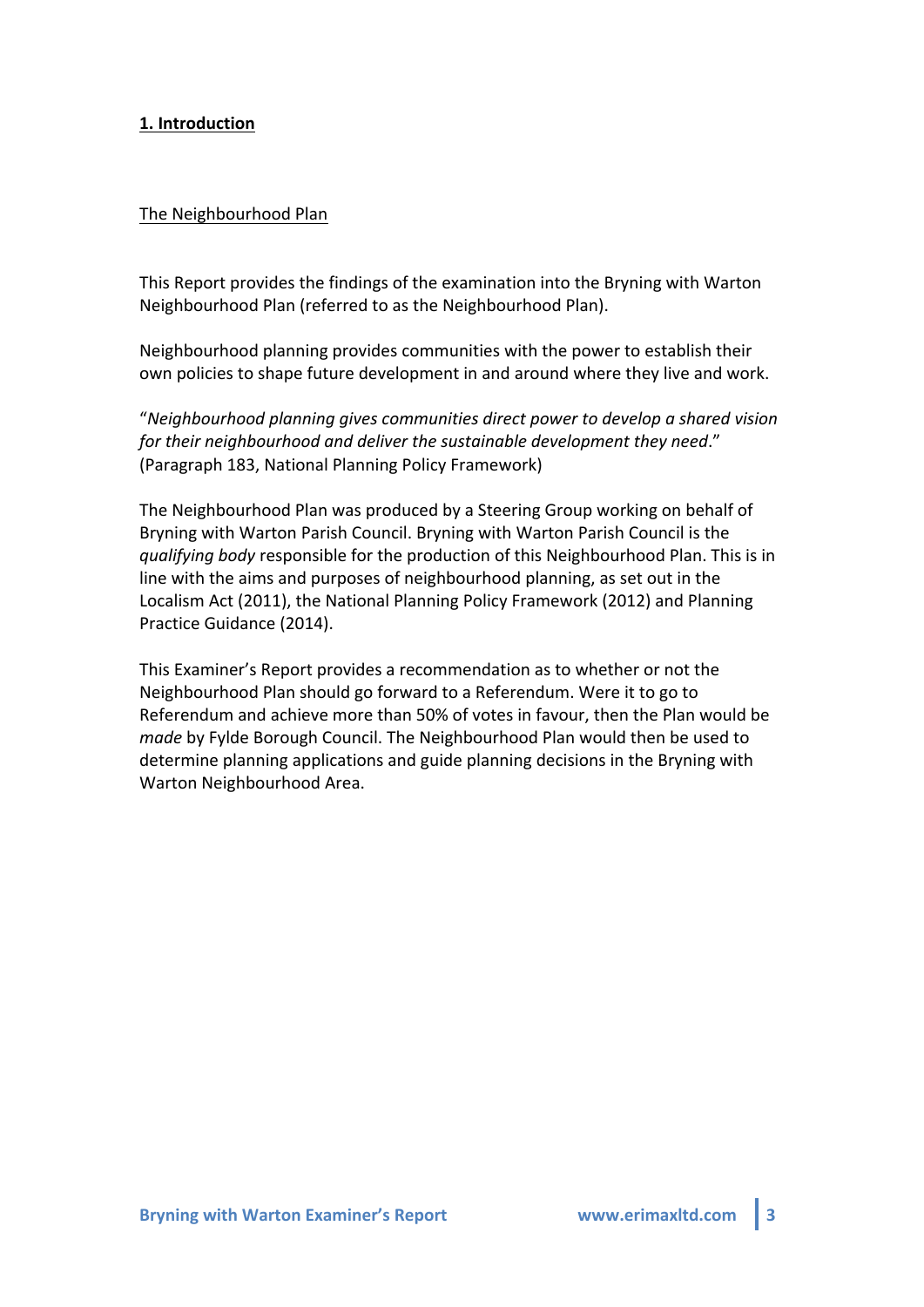## Role of the Independent Examiner

I was appointed by Fylde Borough Council, with the consent of the qualifying body, to conduct an examination and provide this Report as an Independent Examiner. I am independent of the qualifying body and the local authority. I do not have any interest in any land that may be affected by the Neighbourhood Plan and I possess appropriate qualifications and experience.

I am a chartered town planner and an experienced Independent Examiner of Neighbourhood Plans. I have extensive land, planning and development experience, gained across the public, private, partnership and community sectors.

As the Independent Examiner, I must make one of the following recommendations:

- a) that the Neighbourhood Plan should proceed to Referendum, on the basis that it meets all legal requirements;
- b) that the Neighbourhood Plan, as modified, should proceed to Referendum;
- c) that the Neighbourhood Plan does not proceed to Referendum, on the basis that it does not meet the relevant legal requirements.

If recommending that the Neighbourhood Plan should go forward to Referendum, I must then consider whether or not the Referendum Area should extend beyond the Bryning with Warton Neighbourhood Area to which the Plan relates.

In examining the Plan, I am also required, under Paragraph  $8(1)$  of Schedule 4B to the Town and Country Planning Act 1990, to check whether:

- the policies relate to the development and use of land for a designated Neighbourhood Area in line with the requirements of Section 38A of the Planning and Compulsory Purchase Act (PCPA) 2004;
- the Neighbourhood Plan meets the requirements of Section 38B of the 2004 PCPA (the Plan must specify the period to which it has effect, must not include provision about development that is excluded development, and must not relate to more than one Neighbourhood Area);
- the Neighbourhood Plan has been prepared for an area that has been designated under Section 61G of the Localism Act and has been developed and submitted for examination by a qualifying body.

Subject to the content of this Report, I am satisfied that all of the above points have been!met.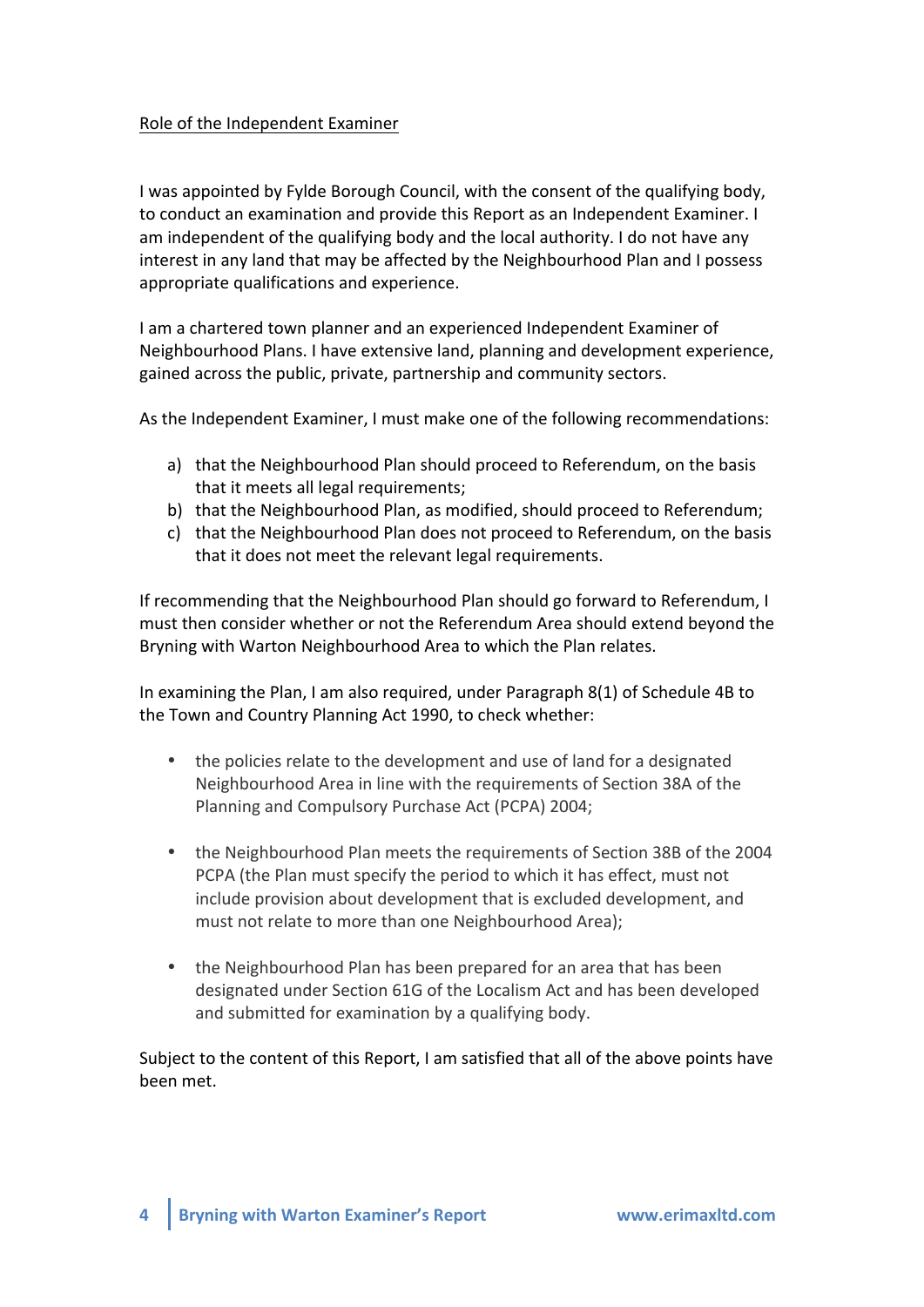## Neighbourhood Plan Period

A neighbourhood plan must specify the period during which it is to have effect. The Neighbourhood Plan is unclear in this regard.

There are various references to the Neighbourhood Plan providing policies up to the year 2030, but there is no clarity with regards the Neighbourhood Plan's start date. To add to the confusion, according to the Basic Conditions Statement:

"*The+proposed+Neighbourhood+Plan+states+the+period+for+which+it+is+to+have+effect.+ That period is from the Plan being made up to 2030 (the same period as the emerging Fylde Local Plan)"* (Basic Conditions Statement, page 4).

However, the emerging Fylde Local Plan runs from 2011 to 2032.

As above, it is a requirement for a neighbourhood plan to specify its plan period. Given that there is a stated intention to cover the same period as the emerging Fylde Local Plan, I recommend:

- **Cover'page,'replace'"2030"'with'"***2011\$2032"*
- Page 16, replace "... and that is up to 2030." with "... *consequently, the* plan period for this Neighbourhood Plan is 2011 to 2032."
- Page 16, replace "...up to 2030." with "...between 2011 and 2032."
- **Page'32,'delete'"2014'– 2030"**
- **Page'33,'third'line,'delete'"…to'2030"**
- **Page'47,'5th line,'add'"…Local'Plan'***to22032***."**
- Page 48, delete "(eg by using an end date of 2030)"
- **Page'52,'replace'"2030"'with'"***2032***"**

Subject to the above recommendations, the Neighbourhood Plan satisfies the relevant requirement in this regard.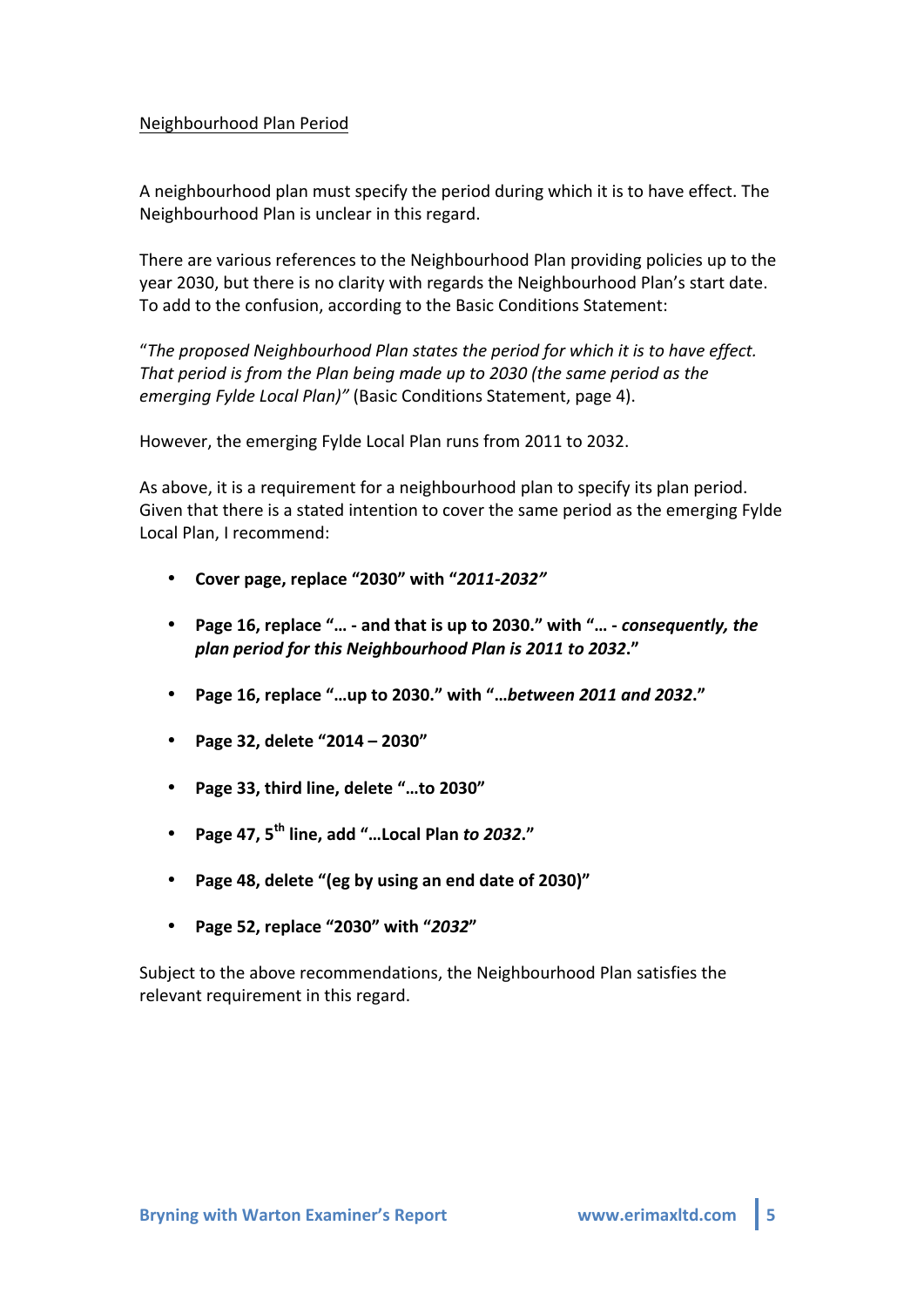## Public Hearing

According to the legislation, when the Examiner considers it necessary to ensure adequate examination of an issue, or to ensure that a person has a fair chance to put a case, then a public hearing must be held.

However, the legislation establishes that it is a general rule that neighbourhood plan examinations should be held without a public hearing  $-$  by written representations only.

Further to consideration of all of the relevant information, I confirmed to Fylde Borough Council that I was satisfied that the Bryning with Warton Neighbourhood Plan could be examined without the need for a Public Hearing.

Public hearings are held at the discretion of the Examiner. The Examiner's role is simply to test the submitted neighbourhood plan against the Basic Conditions. I have done this and set out my recommendations in this Report. I am satisfied that there have been plentiful opportunities for people to have their say; and I am also satisfied that I have sufficient information to ensure adequate examination of the Neighbourhood Plan.

I refer to there being a substantial time gap between the Submission period and the Examination of the Neighbourhood Plan later in this Report. Given this, it is relevant to point out that public hearings for neighbourhood plans are entirely different to those for say, Local Plan examinations, or to public inquiries. When held, they simply support the process of the examination of the neighbourhood plan against the basic conditions. As above, I have found this to be unnecessary in the case of the Bryning with Warton Neighbourhood Plan.

I note that various detailed information relating to a planning application in the Neighbourhood Area has been provided. I have considered all relevant information as part of this examination and point out, again, that this Report comprises an examination of the Bryning with Warton Neighbourhood Plan against the basic conditions.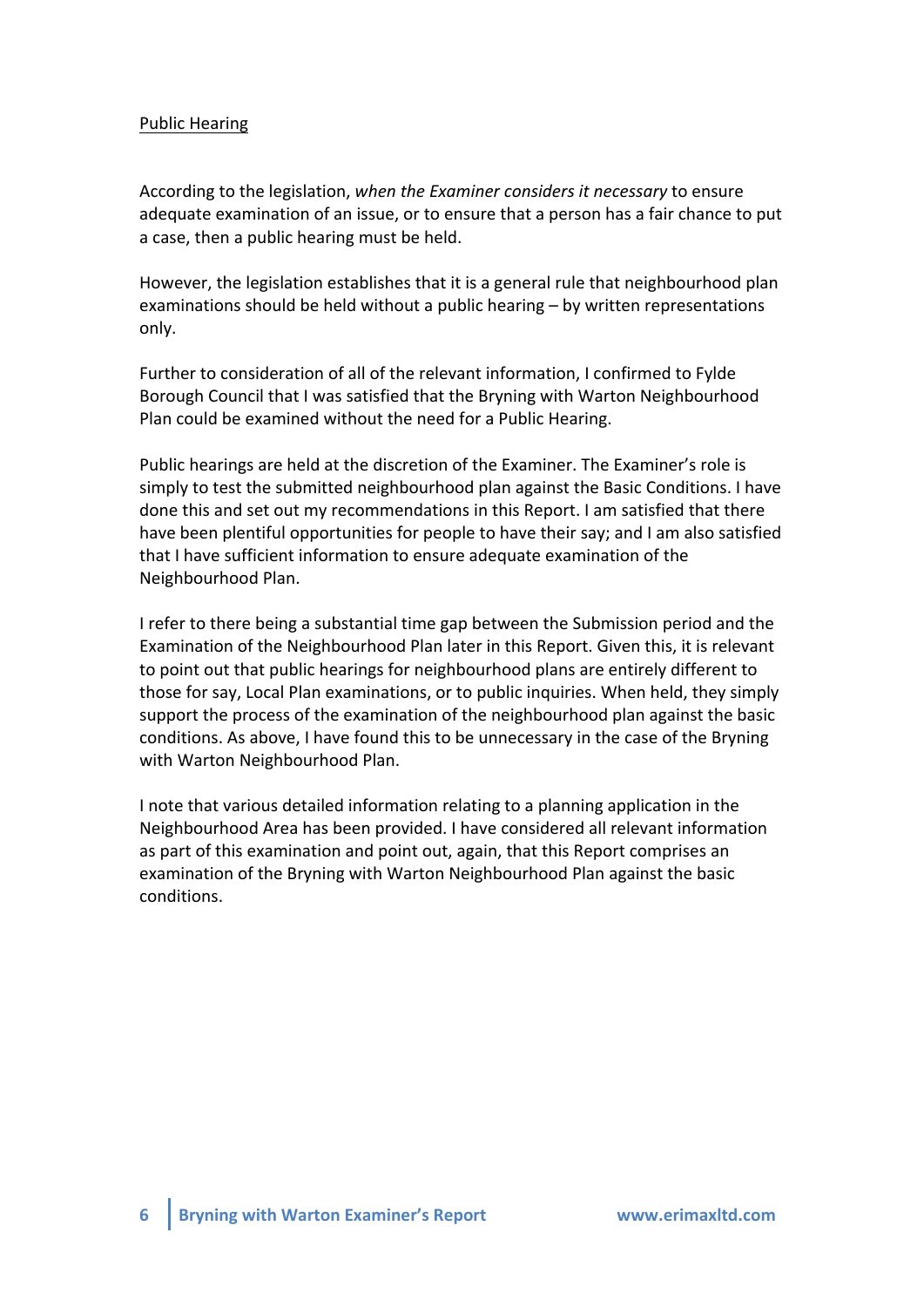# **2. Basic Conditions and Development Plan Status**

## Basic!Conditions

It is the role of the Independent Examiner to consider whether a neighbourhood plan meets the "basic conditions." These were *set out in law*<sup>1</sup> following the Localism Act 2011. In order to meet the basic conditions, the Plan must:

- have regard to national policies and advice contained in guidance issued by the Secretary of State;
- contribute to the achievement of sustainable development;
- be in general conformity with the strategic policies of the development plan for the area;
- not breach and is otherwise compatible with European Union (EU) and European Convention on Human Rights (ECHR) obligations.

I have examined the Neighbourhood Plan against the basic conditions.

The wording of the basic conditions is the result of careful consideration and paraphrasing can result in mistakes and/or incorrect interpretation of them. Given this, I recommend:

- **Page 11, line 5, delete sentence and replace with "***These policies have regard to national policies and advice and are in general conformity with the strategic policies of the Fylde Local Plan (2005)."*
- Page 15, line 4, change to "...must *have regard to national policy and advice* and be in general...policies of the development plan, in this case, the Fylde *Local2Plan2(2005)***."**
- Page 15, line 7, change to "...must be *compatible with European Union obligations and the European Convention on Human Rights." (For clarity,* delete rest of paragraph).
- Page 15, line 10, change to "...must also contribute to the achievement of sustainable development and a Sustainability...document."

 $1$  Paragraph 8(2) of Schedule 4B of the Town and Country Planning Act 1990.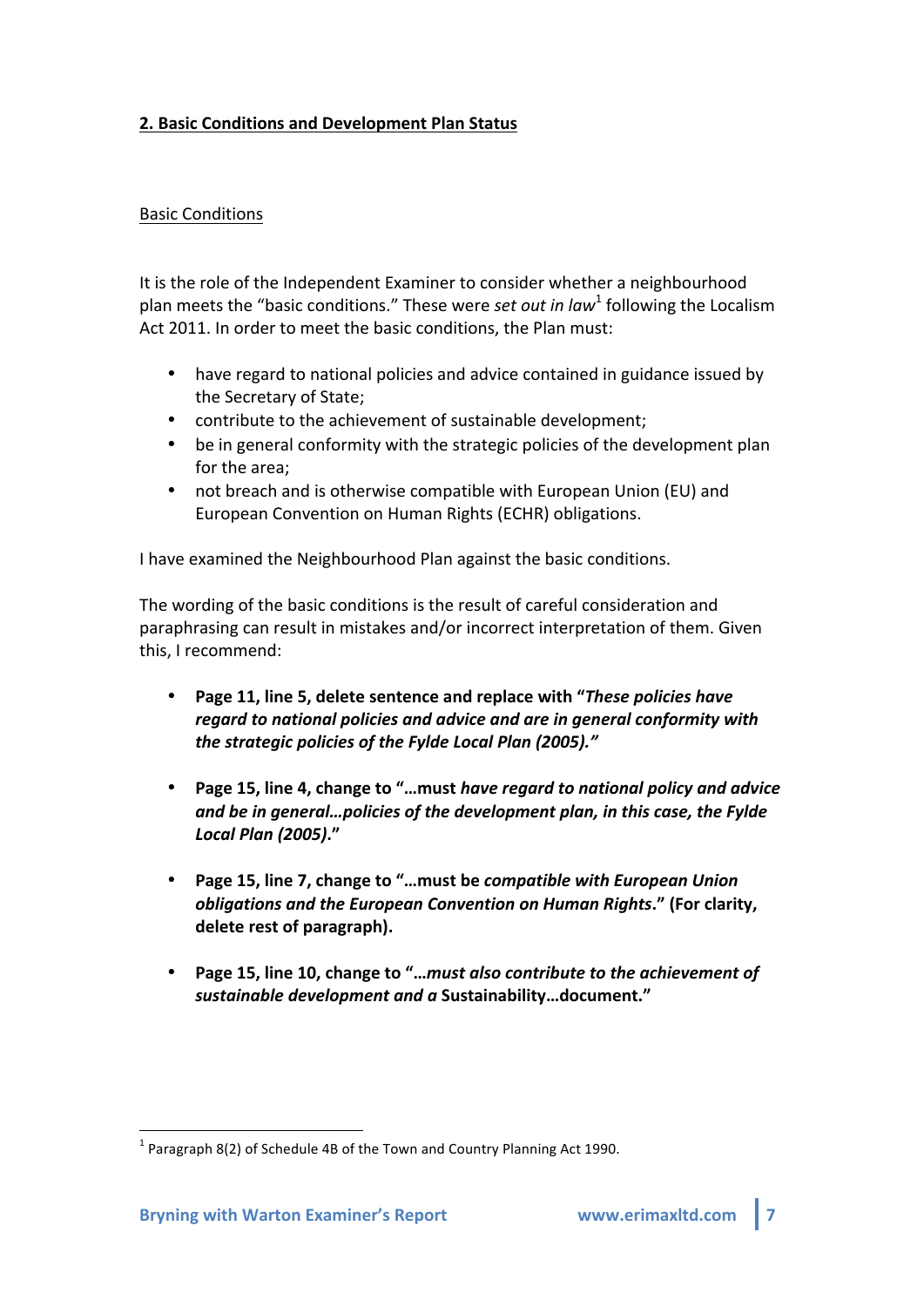• Page 16, first paragraph, change to "...with the strategic policies of the adopted Local Plan and it is also good practice to take account of emerging planning policy and supporting information, where appropriate. In this *regard, it is confirmed that the Neighbourhood Plan has taken into account information relating to the emerging Fylde Local Plan (2011-2032)."* (for clarity, delete rest of paragraph)

A Basic Conditions Statement was submitted alongside the Neighbourhood Plan. This sets out how, in the Parish Council's opinion, the Neighbourhood Plan meets the basic conditions.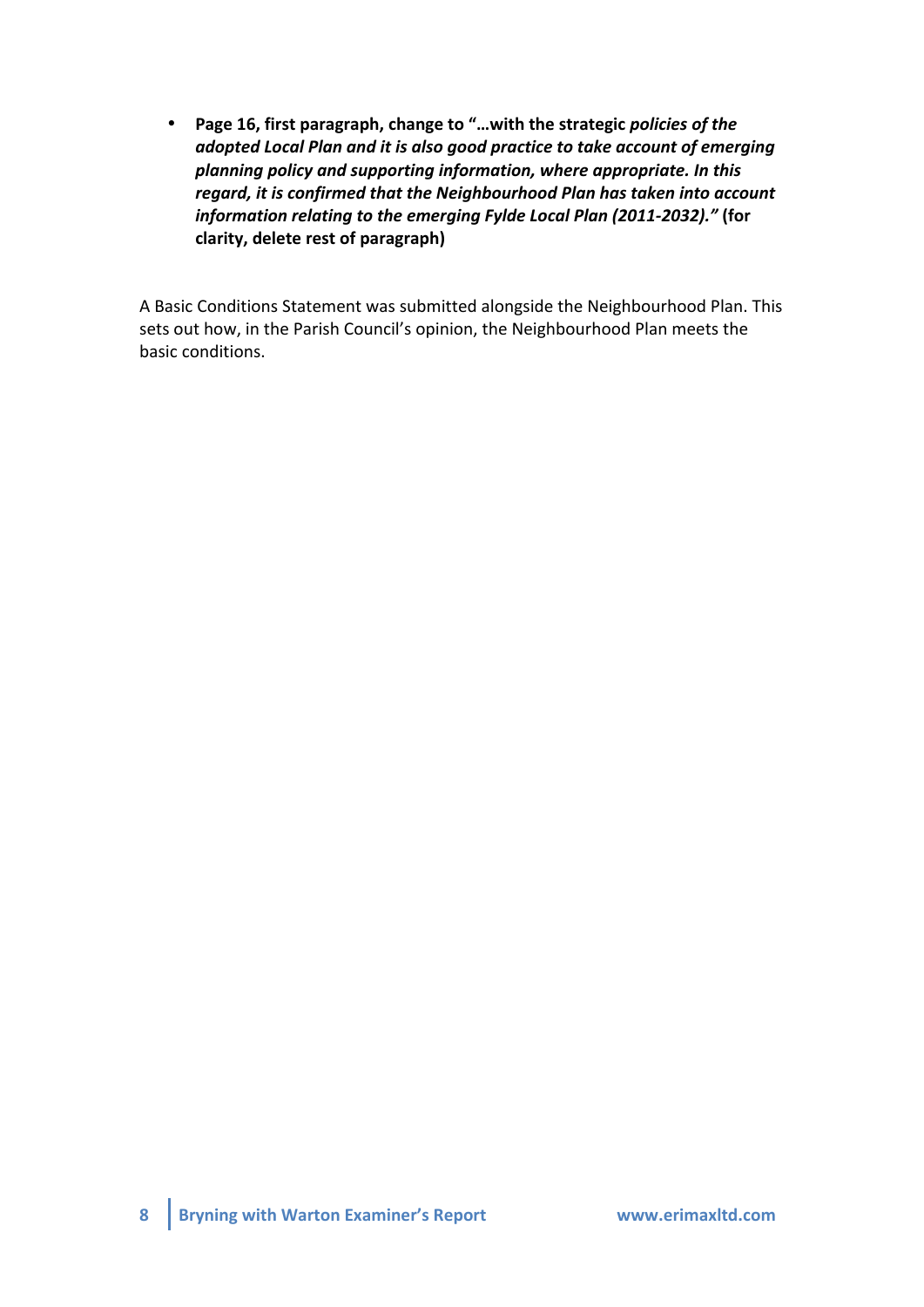# European Convention on Human Rights (ECHR) Obligations

I am satisfied that the Neighbourhood Plan has regard to fundamental rights and freedoms guaranteed under the ECHR and complies with the Human Rights Act 1998 and there is no substantive evidence to the contrary.

# European Union (EU) Obligations

There is no legal requirement for a neighbourhood plan to have a sustainability appraisal. However, a qualifying body must demonstrate how its plan or order will contribute to achieving sustainable development. Planning Practice Guidance<sup>2</sup> considers that a sustainability appraisal may be a useful way of doing this.

A Sustainability Appraisal has been produced and submitted alongside the Neighbourhood Plan. It assesses the economic, social and environmental impacts of the Neighbourhood Plan and identifies potential negative effects and appropriate mitigation measures. The Sustainability Appraisal states that "*it incorporates the legal requirements of the Strategic Environmental Directive."* 

Taking the above into account, I am satisfied that the Sustainability Appraisal provides some evidence to demonstrate how the Neighbourhood Plan will contribute to the achievement of sustainable development.

However, simply undertaking a Sustainability Appraisal does not, in itself, necessarily mean that a neighbourhood plan is compatible with European Obligations. In this regard, I am mindful that Fylde Borough Council and Natural England, amongst others, have expressed concerns relating to doubts over whether the Neighbourhood Plan is likely to have significant environmental effects.

In relation to the above, Planning Practice Guidance states that:

"Draft neighbourhood plan proposals should be assessed to determine whether the *plan is likely to have significant environmental effects."* (Paragraph 027).

National advice recognises that a neighbourhood plan may only be likely to have significant environmental effects "in some limited circumstances." Consequently, it is reasonable to infer that, in many circumstances, a neighbourhood plan will not lead to any significant environmental effects.

 $^2$  Strategic environmental assessment and sustainability appraisal. Paragraph 026, Planning Practice Guidance 2014.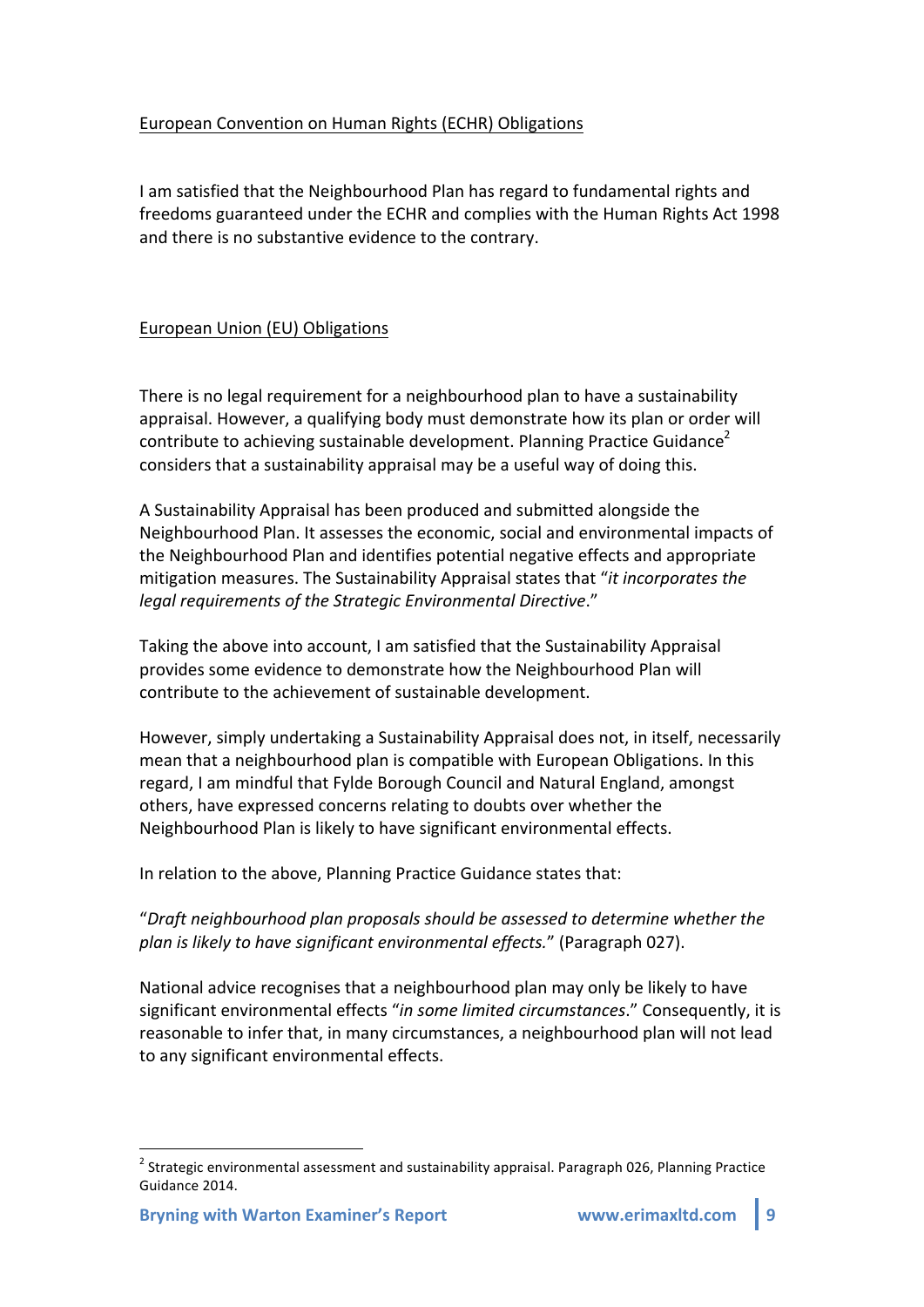However, the Neighbourhood Area seeks to allocate land for development within a highly sensitive environment, which includes the Ribble and Alt Estuaries Special Protection Area and Ramsar. As these comprise two European sites, it is important to consider any likely significant effects on them that might arise from the Neighbourhood Plan.

The very presence of European sites within the Neighbourhood Area means that there is a real possibility that the Neighbourhood Plan, which allocates land for development, could have likely significant effects upon them.

If the implementation of the Neighbourhood Plan may lead to likely negative significant effects on protected European sites, then a Habitats Regulations Assessment (HRA) is required.

In establishing that a draft neighbourhood plan "should be assessed" to decide whether it might have significant environmental effects, Planning Practice Guidance refers to the need to consult environmental assessment consultation bodies. In responding to consultation on the draft plan (referred to later in this Report, in the Consultation section), Natural England pointed out that screening should be undertaken where there is any doubt about the effects on European sites. Further, in its Submission stage representation to the Neighbourhood Plan, Natural England stated:

"...you need to be confident that any proposals in accordance with the *Neighbourhood Plan will not result in a likely significant effect on a European site...a Neighbourhood Plan cannot progress if it would result in a likely significant effect on any+European+site…A screening+exercise+should+be+undertaken+if+there+is+any+doubt+ about the effects of the Plan on European sites...*" (Natural England, 27/11/14).

In respect of European sites, the Sustainability Appraisal and the Neighbourhood Plan itself (on page 20), states that a Habitat Regulations Assessment "*has already been+undertaken+for+Fylde's+Local+Plan+Preferred+Option*"!and!that!the! Neighbourhood Plan's polices "have had regard to the emerging planning policy in *the+Fylde+Local+Plan+Preferred+Option+and+do+not+have any+identifiable+impact+on+ European+sites*."

Whilst I note this, it is relevant to point out that the basic conditions do not refer to any need to "*have regard*" to emerging planning policy. Furthermore, and crucially, the emerging Fylde Local Plan is simply that. It is not an adopted document and it has not yet reached a stage whereby its policies and supporting evidence have undergone rigorous examination. I also note that the HRA screening for the emerging Local Plan led to requirements, from Natural England, for further actions.

Taking this into account, it appears to me, that it is inappropriate in such an environmentally sensitive area as Bryning with Warton, for the Neighbourhood Plan to place reliance on supporting evidence for emerging local policy in respect of demonstrating compatibility with European obligations.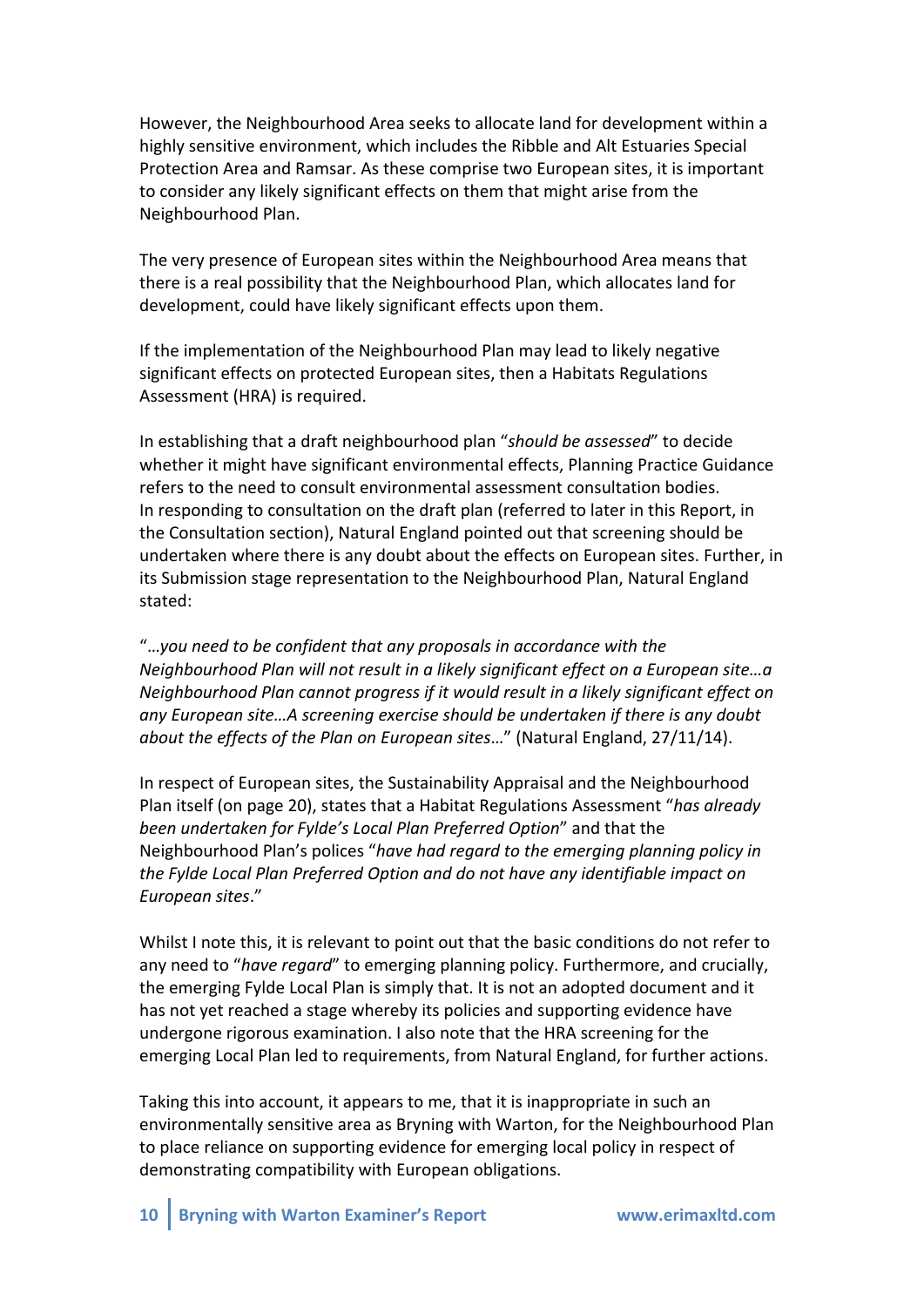In this regard, I note that the ultimate responsibility for determining whether or not a draft neighbourhood plan meets European obligations lies with the local authority, which must decide whether a neighbourhood plan is compatible with EU obligations (including obligations under the Strategic Environmental Assessment Directive) when it takes the decision on whether a neighbourhood plan should progress to Referendum; and when it takes the decision on whether or not to make a neighbourhood plan.

# "*The+local+planning+authority+must+decide+whether+the+draft+neighbourhood+plan+is+* compatible with EU regulations." (Planning Practice Guidance<sup>3</sup>)

Fylde Borough Council has expressed with regards the Neighbourhood Plan being compatible with EU regulations. On the  $13<sup>th</sup>$  August 2014, during the draft plan consultation period, Fylde Borough Council wrote to Bryning with Warton Parish Council, stating:

"*To+assess+whether+the+NP+may+have+a+significant+environmental+effect,+its+scope+* should be assessed, and the LPA can provide a screening opinion...on whether a SEA *is required. As part of the LPA determining whether the proposals are likely to have a significant+environmental+effect,+the+LPA+are+expected+to+consult+the+three+statutory+ consultation bodies…If the LPA determines the plan is unlikely to have a significant* environmental effect, and therefore does not require an environmental assessment, the LPA will provide a screening assessment with reasons for its determination. A *copy of this statement provided to the NPSG could then be made available to the Independent Examiner and form part of the evidence base for basic conditions statement+required+at+submission+stage…*"

There is no such statement before me and no substantive evidence to demonstrate that the local authority is satisfied that the Neighbourhood Plan is compatible with EU obligations. Mindful of some of the recommendations I go on to make in this Examiner's Report, it is appropriate to note that Fylde Borough Council acted positively and proactively in seeking to provide the qualifying body with clear and unambiguous advice in the above regard.

Taking all of the above into account, I find that there is considerable doubt over whether or not the Neighbourhood Plan will have likely significant environmental effects on European sites. I cannot conclude with any degree of certainty that the Neighbourhood Plan will have no likely significant environmental effects. Consequently, I cannot conclude that the Neighbourhood Plan does not breach and is otherwise compatible with EU obligations. There is conflict with the basic conditions.

!!!!!!!!!!!!!!!!!!!!!!!!!!!!!!!!!!!!!!!!!!!!!!!!!!!!!!!

<sup>&</sup>lt;sup>3</sup> (Paragraph Reference: 11-031-20150209)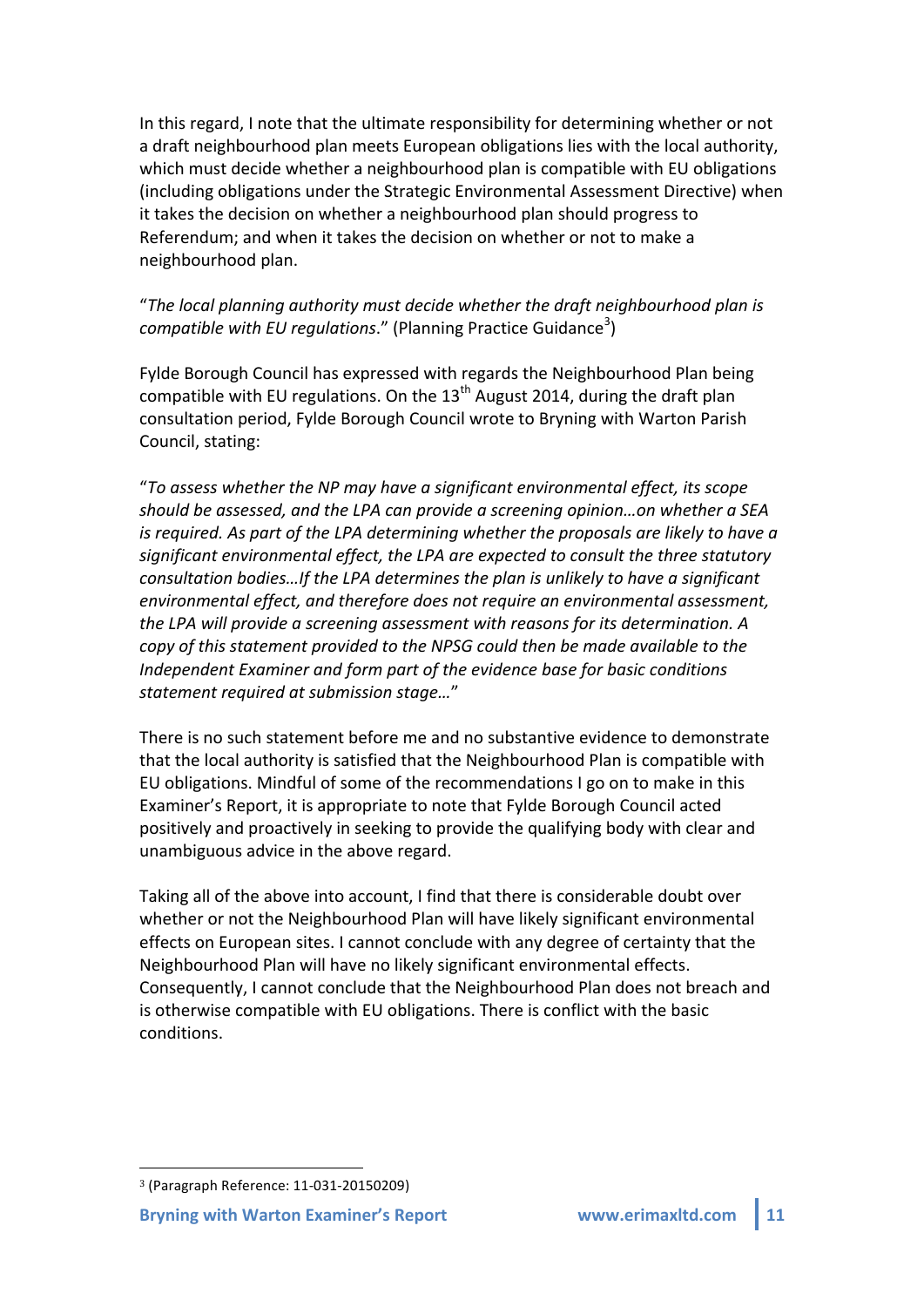Whilst there is some evidence to demonstrate that efforts have been made in respect of demonstrating compatibility with EU obligations - for example, through the information contained within the Sustainability Appraisal - there still remains a significant element of doubt with regards whether or not the Neighbourhood Plan will have likely significant environmental effects.

In this regard, I am particularly mindful that the Neighbourhood Plan seeks to allocate land for development. Taking the above into account, it does so without an appropriate degree of certainty, as a consequence of failing to meet the basic conditions.

Policy BWH1 presents a requirement for each housing allocation to demonstrate that there will be "no adverse impact on a designated European site." If development would result in an adverse impact on a designated European site, then it could not go ahead. Given the absence of certainty in this regard, there is a possibility that the Neighbourhood Plan is seeking to allocate land despite there being a risk of it being incapable of development. This is inappropriate.

Taking all of the above into account, I can only conclude that there is no certainty that that part of the Neighbourhood Plan that allocates land would be compatible with European Union obligations.

I recommend the following:

- Delete policies BWH1 and BWH2, which allocate land and relate directly to **proposed'land'allocations,'respectively**
- **Delete'"Housing"'bullet'point'on'page'53**
- Delete pages 54 to 66, inclusive of all Figures and text

I recognise that these recommendations will fundamentally alter the content of the Bryning with Warton Neighbourhood Plan. However, they should come as little surprise, not least given the clear recommendations by statutory bodies.

I also note that there has been a considerable time period between the Submission of the Neighbourhood Plan and its examination. During this time, Fylde Borough Council undertook a draft "*Initial Review of Sustainability Appraisal*" (December 2014) and a subsequent "*Initial Review of Sustainability Appraisal*" (February 2015).

Both of these documents highlighted the uncertainty with regards significant environmental effects and included the following recommendation to Bryning with Warton Parish Council:

"It is recommended that the Parish Council obtains an SEA Screening Opinion from *Fylde+Borough+Council+(in+consultation+with+the+statutory+environmental+bodies)…*"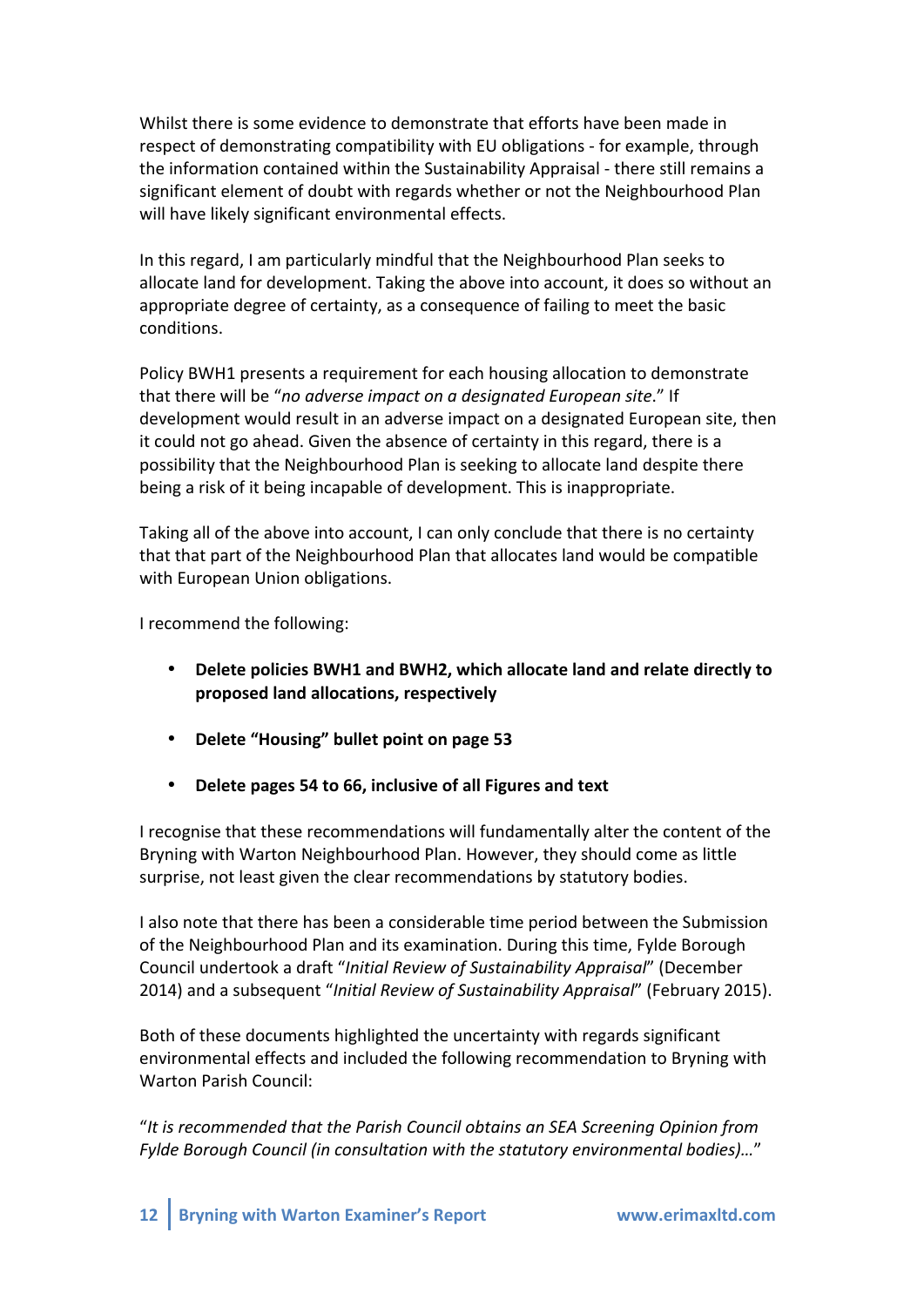Whilst I acknowledge the appropriate and ongoing proactive approach of the local planning authority, no such SEA Screening Opinion was obtained.

However, my recommendations above, which would lead to the deletion of the housing land allocations in the Neighbourhood Plan, do not mean that, suddenly, the whole of the Neighbourhood Area can be developed with housing. They simply mean that housing land allocations do not form part of the Neighbourhood Plan.

I refer above to the emerging Fylde Local Plan. Once adopted, this document will provide the housing land allocations for the Borough, including the Neighbourhood Area, up to 2032.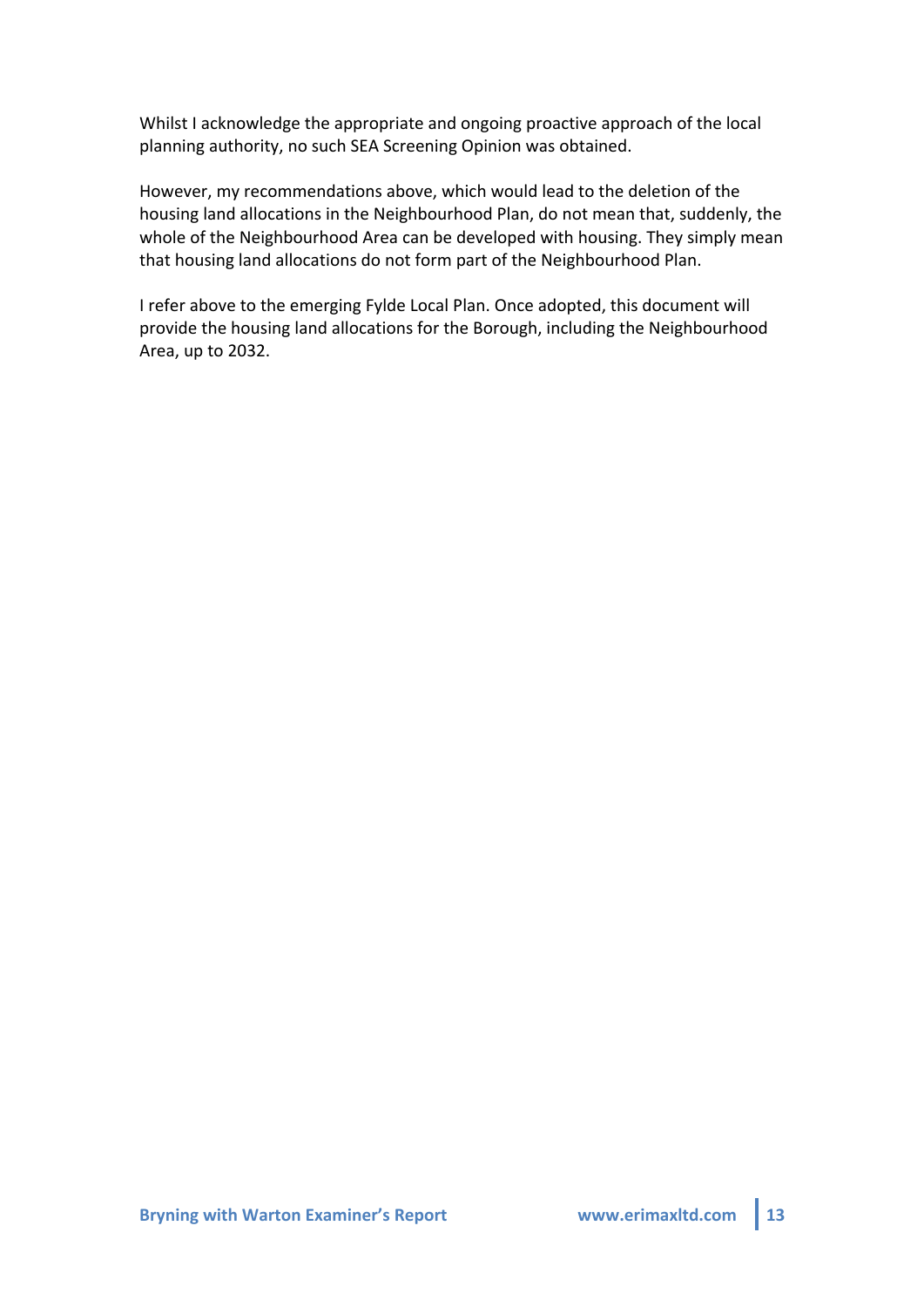# **3. Background'Documents and'Bryning'with'Warton Neighbourhood'Area**

## Background!Documents

In undertaking this examination, I have considered various information, in addition to the Bryning with Warton Neighbourhood Plan. This has included:

- National Planning Policy Framework (The Framework) (2012)
- Planning Practice Guidance (2014)
- Town and Country Planning Act 1990 (as amended)
- The Localism Act (2011)
- The Neighbourhood Plan Regulations (2012) (as amended)
- Fylde Local Plan (As Altered) (Oct 2005) (Fylde Borough Local Plan (2005))
- Documents relating to the emerging Fylde Local Plan (2011-2032)
- Basic Conditions Statement
- Consultation Statement
- Sustainability!Appraisal
- Sustainability Appraisal Scoping Report and Baseline
- Evidence Base Report

Also:

• Representations received

In addition, I spent an unaccompanied day visiting the Bryning with Warton Neighbourhood Area.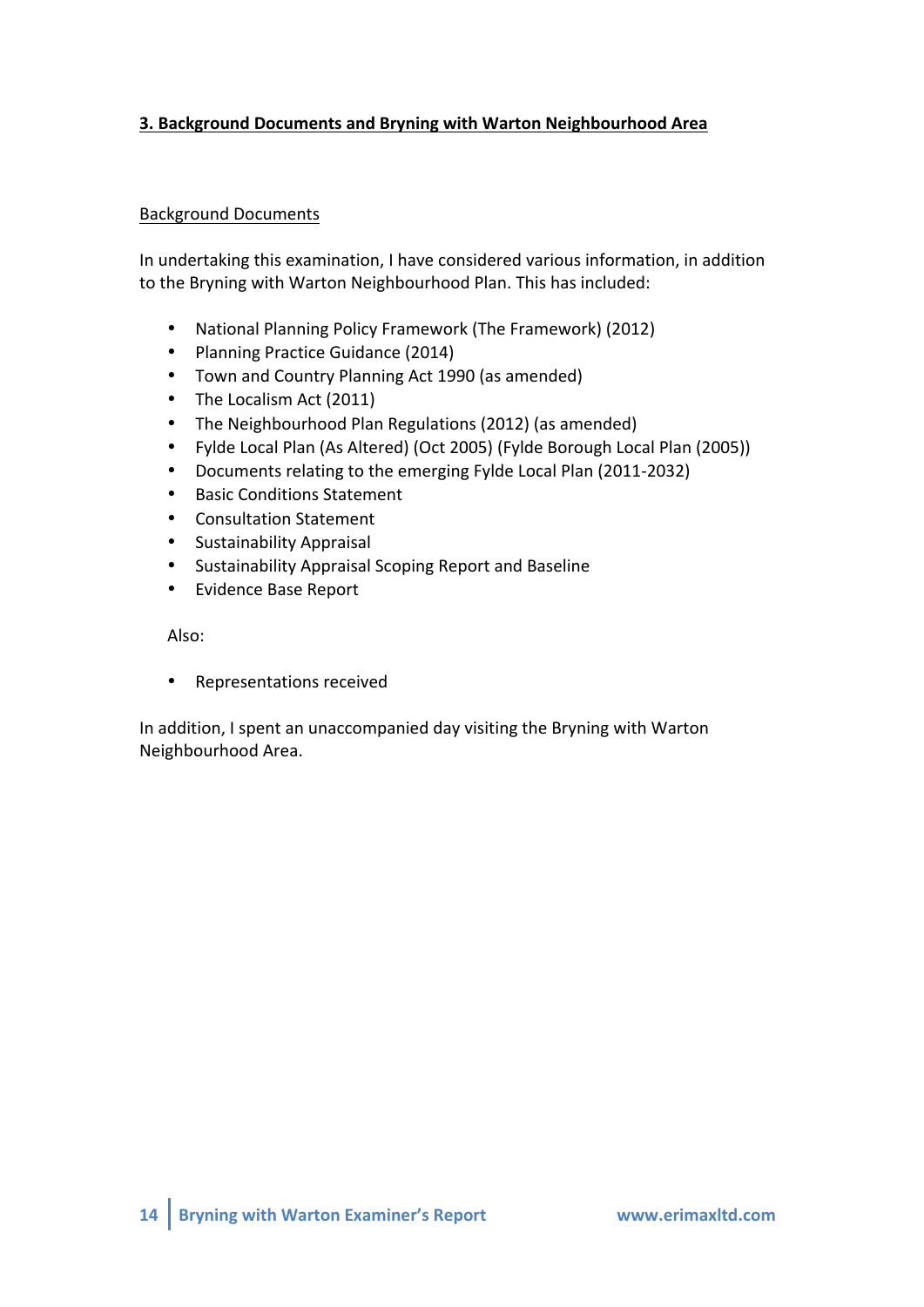## Bryning with Warton Neighbourhood Area

A plan showing the boundary of the Bryning with Warton Neighbourhood Area is provided on page 14 of the Neighbourhood Plan.

Further to an application made by Bryning with Warton Parish Council, Fylde Borough Council approved the designation of Bryning with Warton as a Neighbourhood Area on 4<sup>th</sup> October 2013.

This satisfied a requirement in line with the purposes of preparing a Neighbourhood Development Plan under section 61G (1) of the Town and Country Planning Act 1990 (as amended).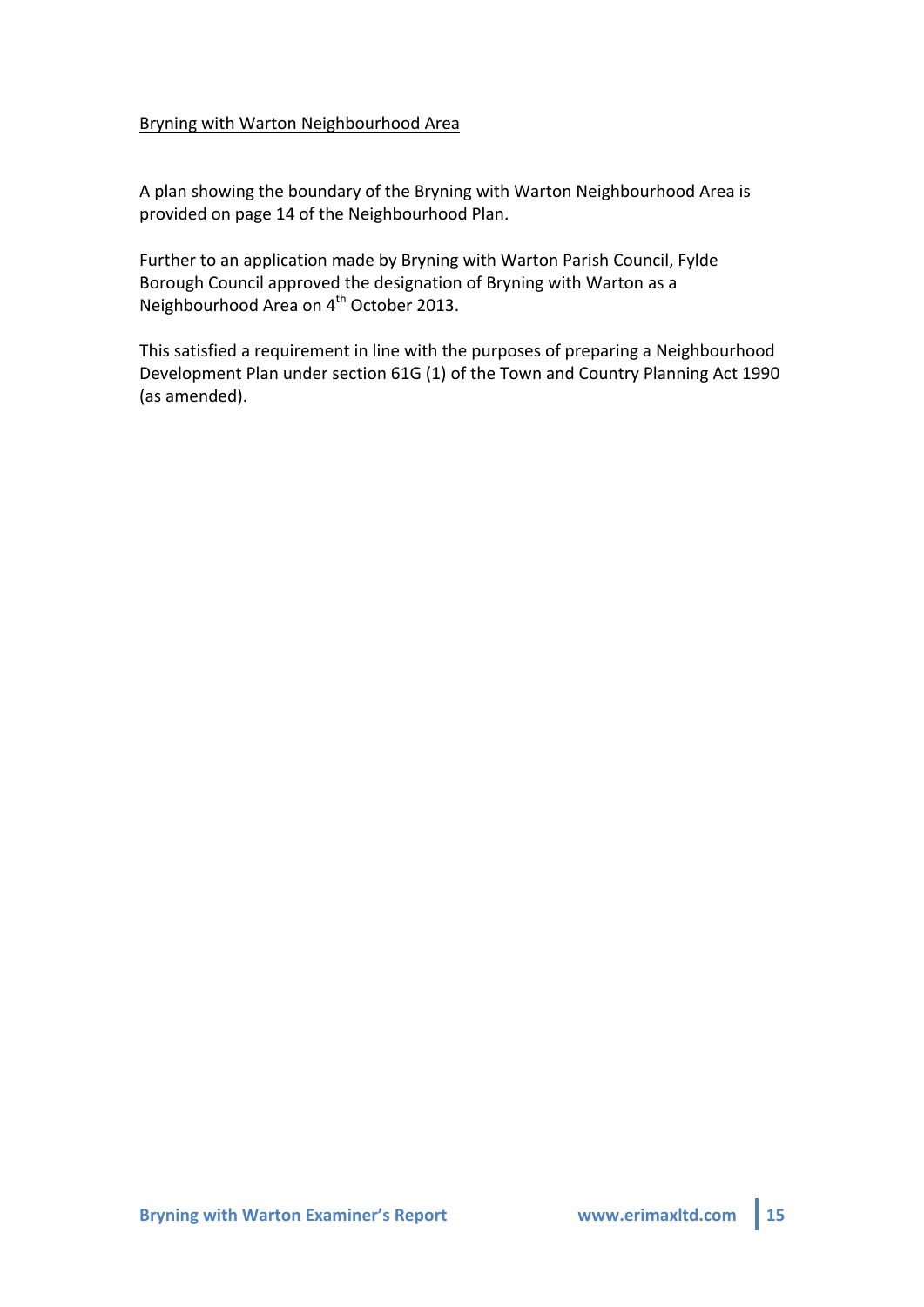# **4. Public'Consultation**

## Introduction

As land use plans, the policies of neighbourhood plans form part of the basis for planning and development control decisions. Legislation requires the production of neighbourhood plans to be supported by public consultation.

Successful public consultation enables a neighbourhood plan to reflect the needs, views and priorities of the local community. It can create a sense of public ownership, help achieve consensus and provide the foundations for a 'Yes' vote at Referendum.

# Bryning with Warton Neighbourhood Plan Consultation

Bryning with Warton Parish Council submitted a Consultation Statement to Fylde Borough Council in line with legislative requirements. As required by the neighbourhood planning *regulations<sup>4</sup>*, this sets out who was consulted and how, together with the outcome of the consultation. I note that the introductory section to the Neighbourhood Plan also refers to the consultation process.

In November 2013, Bryning with Warton Parish Council established a Steering Group, guided by a constitution, to lead on plan-making. The Steering Group comprised Parish Councillors and residents, including landowners and business owners.!

All Steering Group meetings were advertised and open to the public. They were held frequently, between one and three times per month, between November 2013 and September 2014.

Further to an advertising campaign, a Launch Event was held in April 2014. This comprised a drop-in at the Village Hall. Parish Councillors and Fylde Borough Council officers were on hand for discussion and a graffiti wall, question and answer sheets, a "wish tree" for children, and general information relating to the neighbourhood planning process was made available. Around 400 people attended the event and comments made were recorded and taken into account.

Three weeks after the Launch Event, leaflets were distributed to update the local community on the key issues that had emerged, as well as to remind people that the Steering Group meetings were open to the public.

!!!!!!!!!!!!!!!!!!!!!!!!!!!!!!!!!!!!!!!!!!!!!!!!!!!!!!!

<sup>&</sup>lt;sup>4</sup>Neighbourhood Planning (General) Regulations 2012.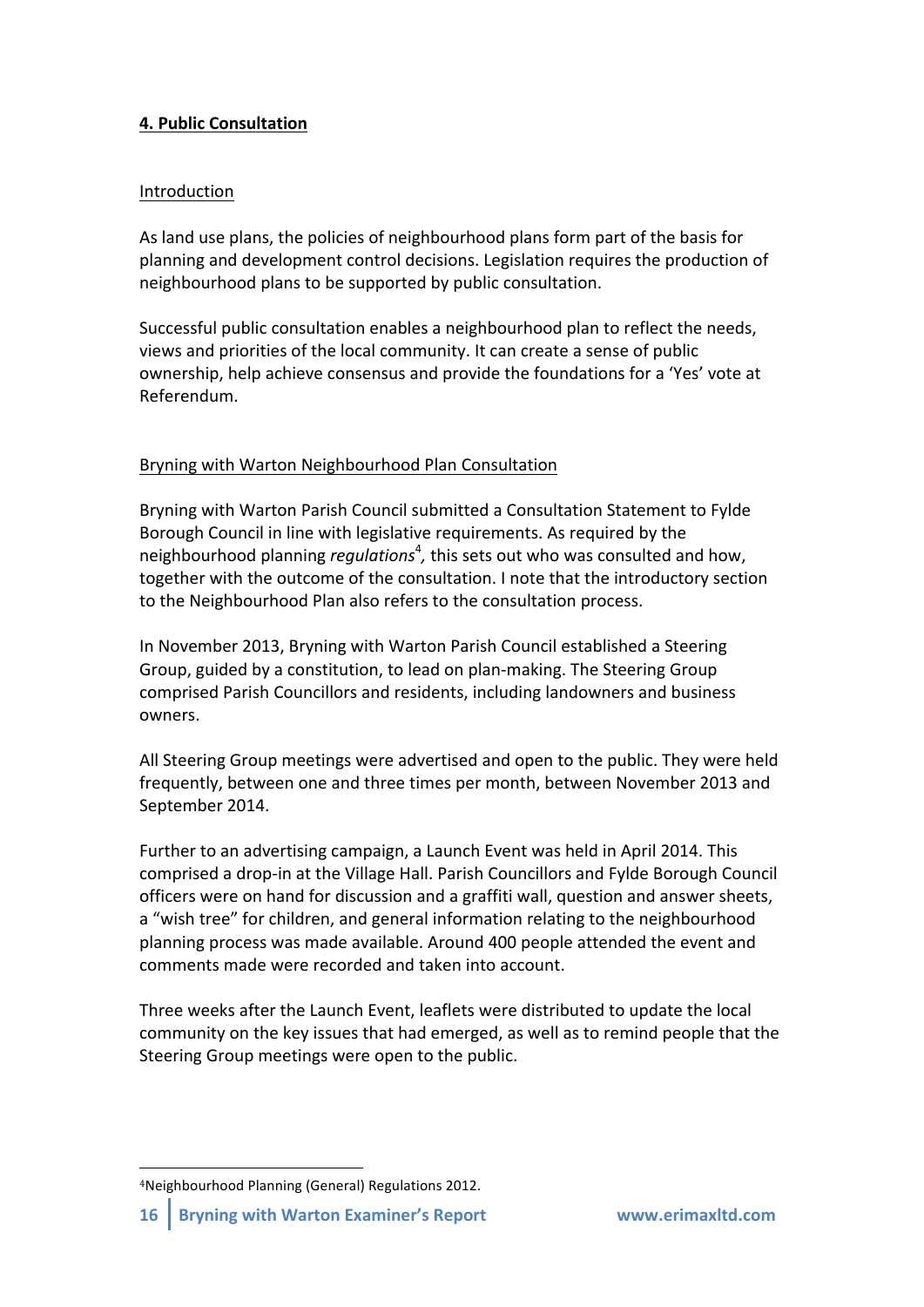Further to production of the draft plan, a "Special Parish Meeting" was held in July 2014, at which the Steering Group gave a presentation, followed by a question and answer session. Around 300 people attended and comments were taken into account.

The six week consultation stage, during July and August 2014, was supported by a drop-in consultation event, held in the Village Hall and attended by around 100 people. Steering Group members were available to answer questions and consultation response forms were made available to complete and hand in on the day.

Letters and emails were sent to local businesses and community organisations, encouraging responses to the consultation stage. Hard copies of the draft plan and supporting documents were placed in a variety of locations and were also available directly from the Parish Council. Around 180 representations and comments were received from more than 100 organisations and individuals.

It is clear from the evidence provided that the whole plan-making process was widely advertised and that people and organisations were provided with plenty of opportunities to have their say and that views were proactively sought. As well as frequent, open Steering Group meetings, views were sought via social media, email and door-to-door leaflet drops. To publicise the process, innovative methods, including car window stickers, were used, along with posters, advertising boards, large banners and numerous press articles in the Lytham St Annes Express and the Blackpool Gazette.

The Consultation Statement demonstrates that consultation was well-publicised and the reporting process was transparent. There is a significant volume of evidence to show that the Neighbourhood Plan reflects the views of local people.

Taking everything into account, I am satisfied that the consultation process was comprehensive and robust.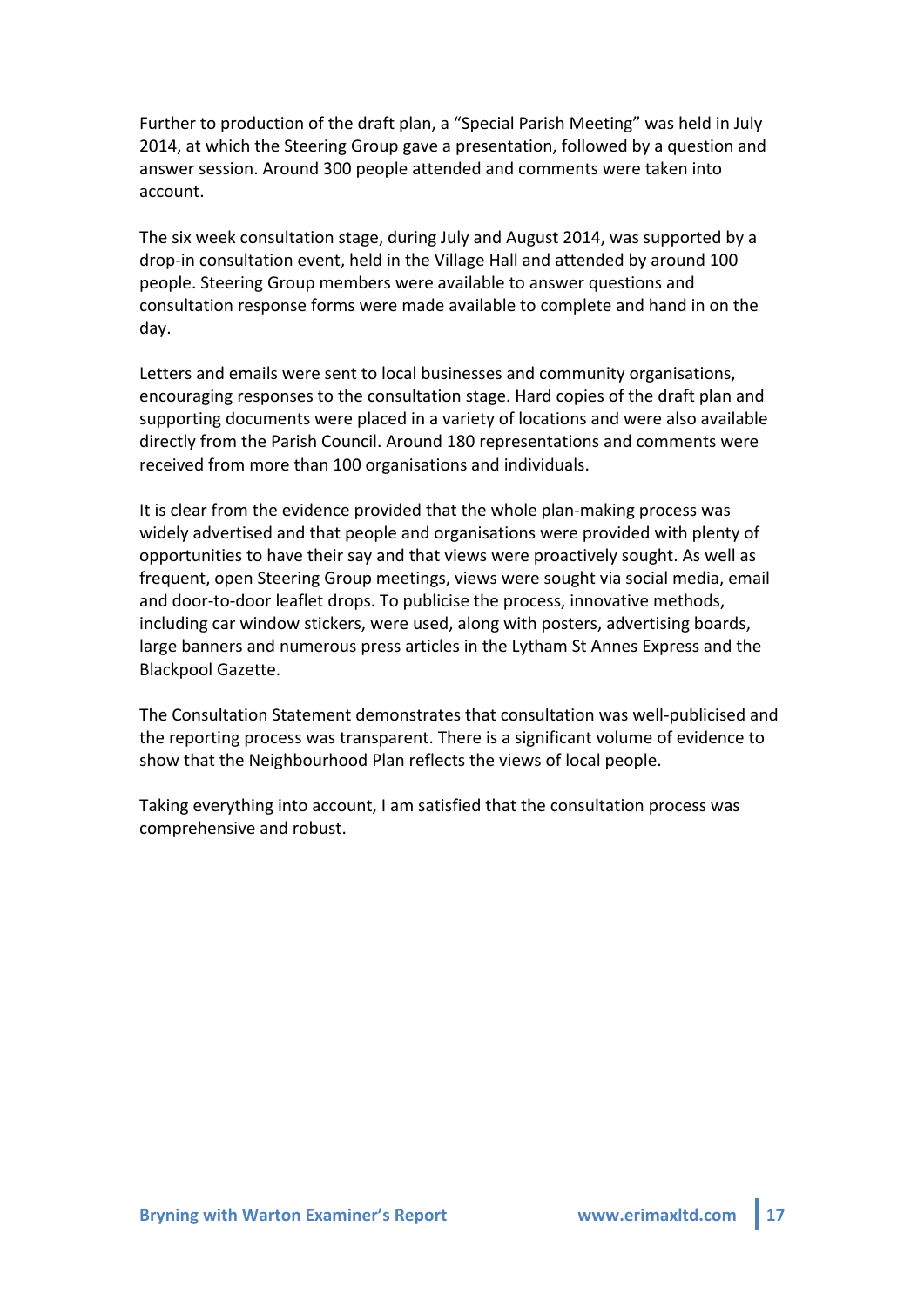# **5. The'Neighbourhood'Plan'– Introductory'Section**

# Where modifications are recommended, they are presented as bullet points and **highlighted'in'bold'print,'with'any'proposed'new'wording'in'***italics***.'**

The policies of the Neighbourhood Plan are considered against the basic conditions in Chapter 6 of this Examiner's Report. I have also considered the Introductory Section of the Neighbourhood Plan and set out recommendations below that are aimed at making it a clear and user-friendly document.

As a general comment, the use of a landscape rather than portrait orientation renders the Neighbourhood Plan somewhat unwieldy. When combined with the large font, I find that it is a relatively difficult document to navigate. However, this is simply a personal view based and I do not make any recommendations in this regard.

I do, however, make a recommendation with regards the cover page and subsequent references to the plan period earlier in this Report. Also, there is no longer any requirement for the yellow box on the cover page and I recommend:

# • Cover page, delete the yellow box and the text within it

The first section of the Neighbourhood Plan, pages 2-4, contains information that is out of date. I recommend:

# • Delete pages 2 - 4

Taking into account earlier advice in this Report, some changes to the Contents pages are required. The third change recommended below recognises that the Neighbourhood Plan has passed the consultation stage. I recommend:

- Bullet 1.6, delete "...and Habitat Regulations Assessment."
- **Delete'"4.2'Housing [54]"**
- Delete "SECTION 7: HOW TO COMMENT ON THIS DOCUMENT [105]"

To bring the Preface and subsequent section up to date, I recommend:

- **Page'8,'line'1,'replace'"The'Submission…"'with'"***The***…"**
- Page 10, delete "Section 7...document"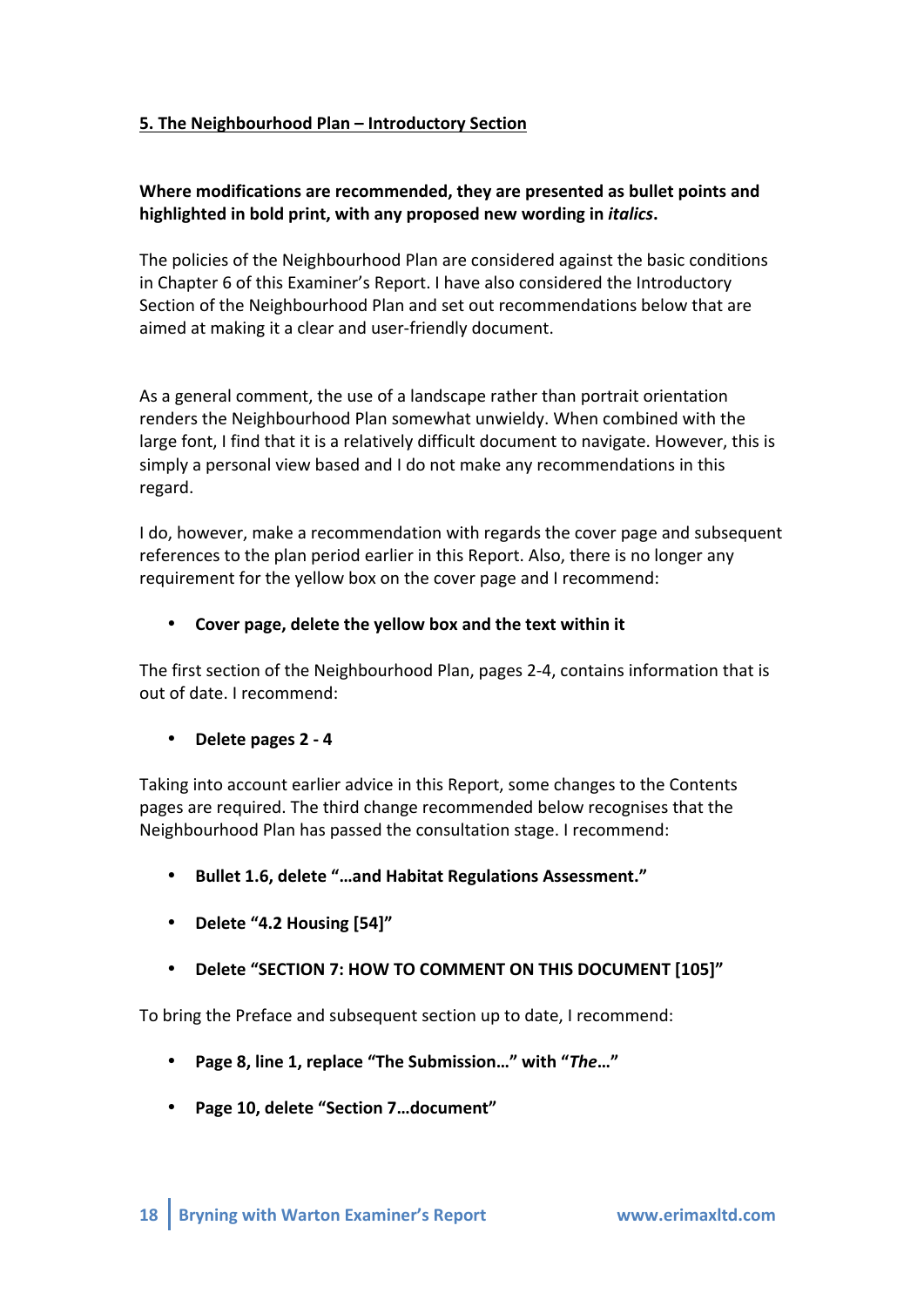I make a recommendation regarding a change to Page 11 of the Neighbourhood Plan earlier in this Report. Taking into account the recommended deletion of the land allocation-related Policies, I also recommend:

- Page 12, change first paragraph to "...with the opportunity to *have more control over development, for the benefit of the local community."*
- Page 12, second paragraph, delete and replae with "The Neighbourhood" *Plan, when made, will form part of the development plan. The Neighbourhood Plan aims to preserve those things that make Bryning with Warton2special***."''**
- Page 12, delete third paragraph

Neighbourhood Plans can be produced by any Qualifying Body and are not just limited to Parish Councils. Taking this into account, I recommend:

Page 15, change first paragraph to "...Act 2012 as part of the...communities. *In using this power, Qualifying Bodies – such as Bryning with Warton Parish Council – need to follow some fundamental principles."* 

I make a number of recommendations relating to the basic conditions referred to on pages 15 and 16, earlier in this Report. The final paragraph on page 16 does not quite reflect the process and I recommend:

Change last paragraph on page 16 to "...Borough Council, *any relevant Policies within the Neighbourhood Plan must be taken into account insofar* **as any planning application for development in the Neighbourhood Area."** 

Taking earlier recommendations into account, I recommend:

• Page 17, delete first bullet point

Also, Page 17 provides a reference to Lancashire County Council. I find that this is potentially confusing, as it introduces a reference to education, which is not a land use planning matter controlled by the Neighbourhood Plan, but it does not refer to any other matters not controlled by the document. Further, it is neither the case, and nor is it for the Neighbourhood Plan to state, that Lancashire County Council "will address any education needs." I recommend:

**Delete final sentence on page 17** 

The diagram on Page 18 is helpful. To prevent it appearing out-of-date, I recommend:

Page 18, remove "We are here" from diagram and replace red background **colour'with'blue**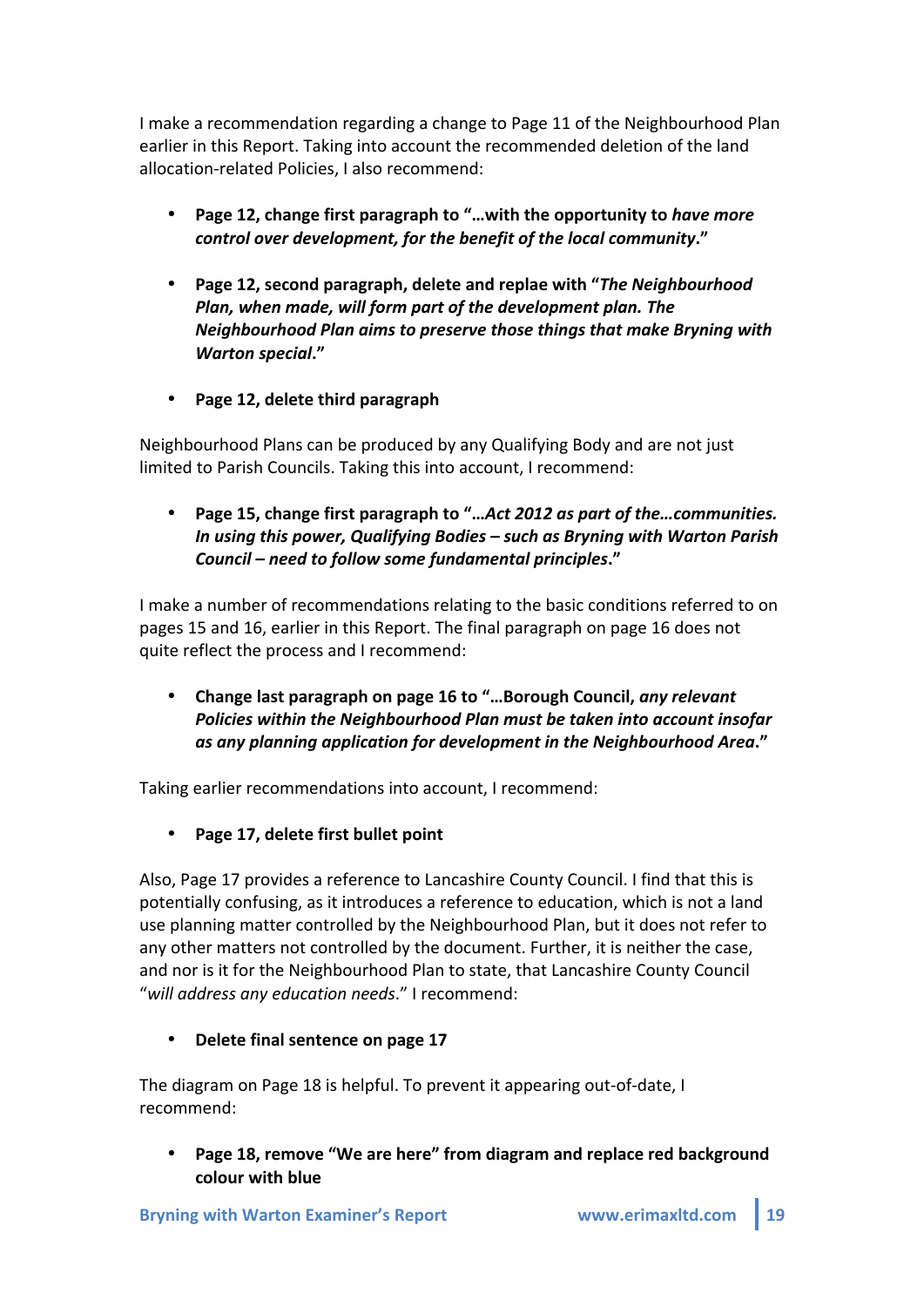I recomend a change to the title on page 19 earlier. Taking earlier comments into account. I also recommend:

# • Pages 19 to 20, end section 1.6 after the first sentence and delete all remaining text (from "There is a network...not required for this Plan.")

Pages 21 to 31, inclusive, provide interesting and relevant background information distinctive to the Neighbourhood Area. No changes are recommended.

Notwithstanding the recommendations above, I see no harm in the Neighbourhood Plan setting out all of the communities concerns, as it does, in sections 2.1 and 2.2. "Key Issues" and "Vision and Core Objectives." It is a fact that the community has expressed concerns with regards housing development within the Neighbourhood Area and it is therefore relevant to include reference to these concerns in the Neighbourhood Plan, whether or not the document includes directly related Policies.

For consistency, I recommend:

• Page 41, line four, delete "...15-20 years..."

The Objectives use the term "*ensure*." This raises concerns, as, for example, the Neighbourhood Plan cannot ensure that all new development will ensure green buffers or new focal points. Such things would not even be relevant to many forms of development. Objectives are not the same as Policies. As worded, these Objectives set unrealistic and unachievable aims. Taking this and other factors into account. I recommend:

- **Objective 1, change to "To accommodate development in a manner that** *preserves rural character."*
- Objective 2, change to "*For new development to integrate with existing and be of benefit to the community."*
- Objective 3, change to "*For new development to respect...buildings."*
- Objective 4, change to "*For new development to have appropriate green* **buffers'to…Warton."**
- Objective 5, change to "*For new development to provide* …environment, **where'appropriate."**

I note that the final Objective contributes to the achievement of sustainable development and do not recommend any change to it.

Part of Section 3.2 is out-of-date. I make a recommendation with regards the first paragraph on page 47 earlier in this Report. I also recommend: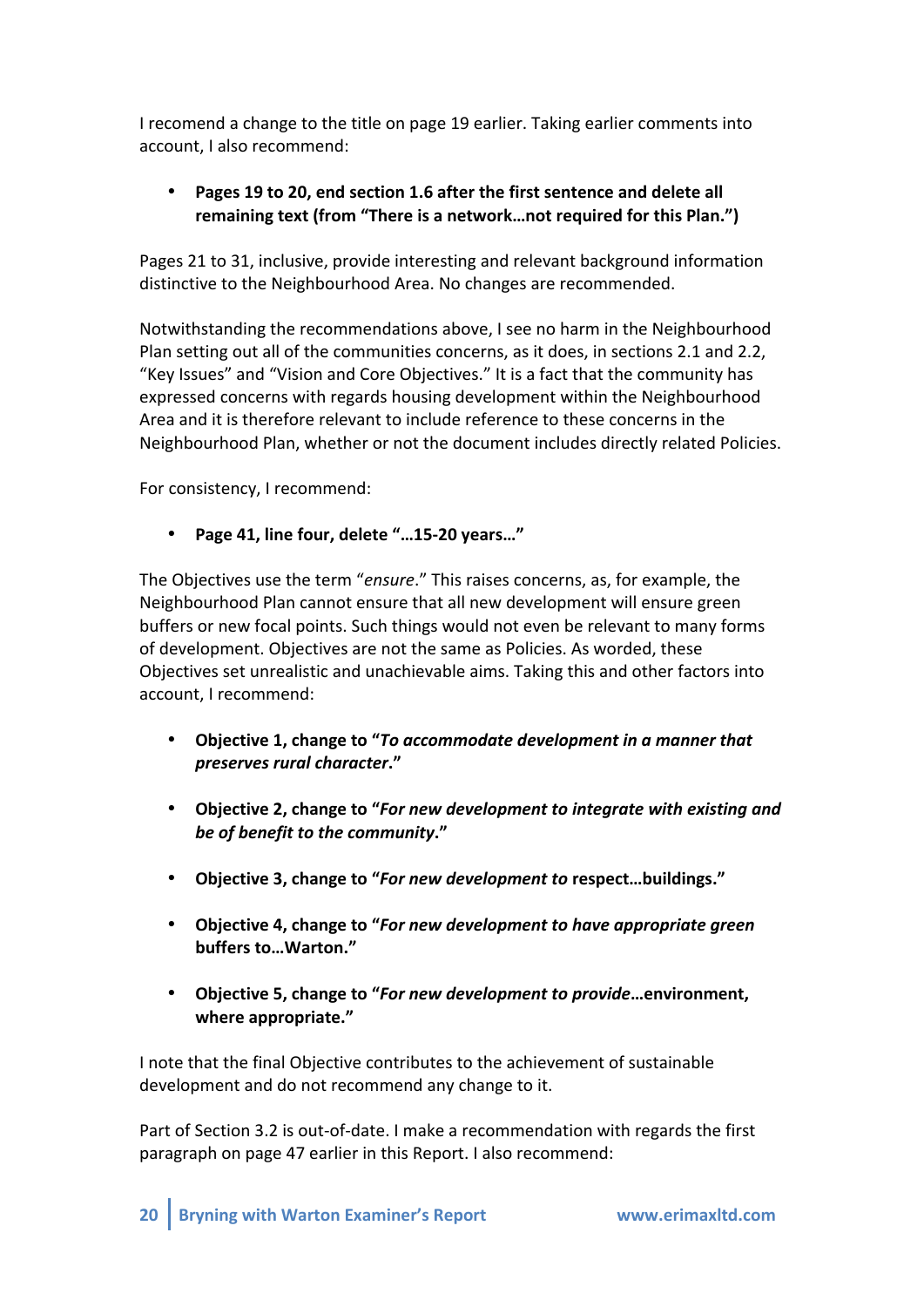- Page 47, delete "The Local Plan has not been...early 2015."
- **Page 47, 9<sup>th</sup> line, change to "The Revised Preferred Option..."**
- Page 47, change reference at end of page to "(para 7.11 Revised Preferred *Option)***"**
- Delete second paragraph on page 48, which doesn't make sense and reads **partly'as'an'advertisement.**

Section 3.3 has much potential for confusion. By use of the phrase "*Bryton with Warton's community must*," it implies that there is some legislative requirement for a community to produce a Neighbourhood Plan, which is not the case. The section goes on to set out matters that have, to a large degree, already been set out earlier in the Neighbourhood Plan. Consequently, section 3.3 appears unnecessarily repetitive.

I recommend:

• Delete section 3.3 and remove reference to it from the Contents page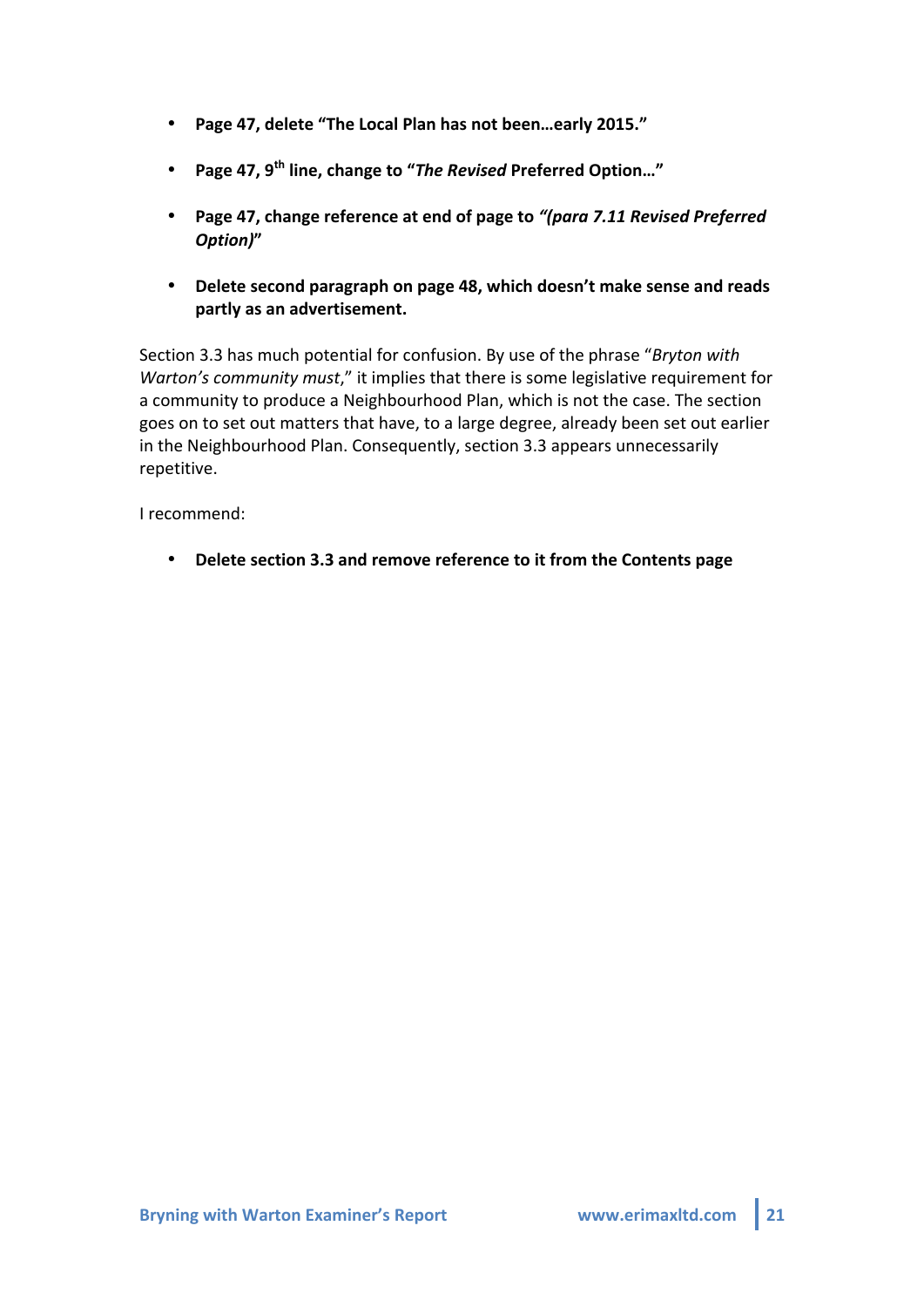# **6. The'Neighbourhood'Plan'– Neighbourhood'Plan'Policies**

I note that the Policies within this section are easily distinguishable from the supporting text, to the benefit of clarity and presentation.

I make a recommendation with regards the reference to the plan period on page 52 earlier in this Report. Given the recommendations above, I also recommend:

# • Page 52, delete "Development of policies that aim...settlement."

I make a recommendation with regards the fifth bullet point on page 53, and with regards pages 54 to 66 inclusive, earlier in this Report.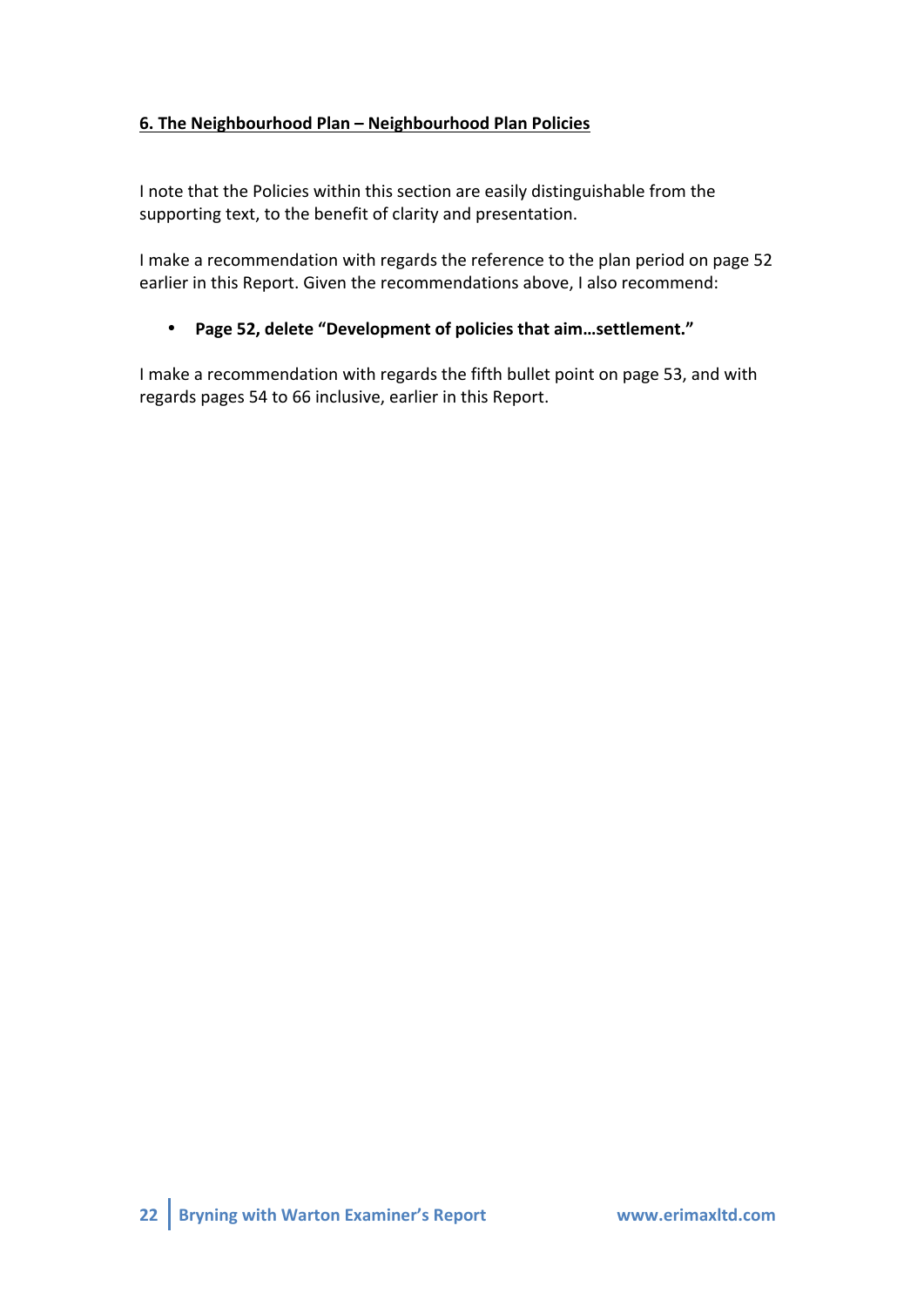#### **Employment**

#### **Policy'BWE1: Promoting'Employment'Growth**

Paragraph 18 of the Framework sets out a commitment to securing economic growth. Generally, Policy BWE1 has regard to this.

However, the Policy states that certain forms of development "*will be permitted.*" Such an approach runs the risk of pre-determining an application without taking relevant factors into account. Further, the approach set out would permit employment related development regardless of its impact on local character. This would conflict with the Framework, which seeks to protect local character, as well as with other Policies of the Neighbourhood Plan, including Policy BWNE2.

Taking the above into account, I note that even *supporting* rather than permitting such development would result in conflict with the basic conditions.

The second part of the Policy appears equally, or even more permissive. It effectively seeks to provide a blanket permission for any employment-creating development that supports rural diversification, or re-uses or converts existing buildings without substantially reconstructing or extending them. Such an approach could result in development in the rural area that fails to take into account factors such as local character or residential amenity.

Whilst the Policy goes on to set out requirements relating to homeworking, I note that homeworking does not necessarily require planning permission.

The final part of Policy BWE1 refers to a matter that is outside the control of the Neighbourhood Plan and which requires "the co-operation" of another body. Consequently, there is no substantive evidence that the Neighbourhood Plan can deliver or control this part of Policy BWE1.

In addition, I am mindful that Lancashire County Council has submitted a concise representation in respect of Policy BWE1 being contrary to the purpose of the Lancashire Enterprise Zone, designated in 2011. Lancashire County Council points out that the proposed allocation in Policy BWE1 would be contrary to the recognised strategic economic role of the site and the need to plan positively for it. There is no substantive evidence to the contrary.

In addition, Lancashire Enterprise Partnership, the "*other body*" referred to in Policy BWE1, has submitted an objection on the basis of the Policy being contrary to the purpose of the Enterprise Zone.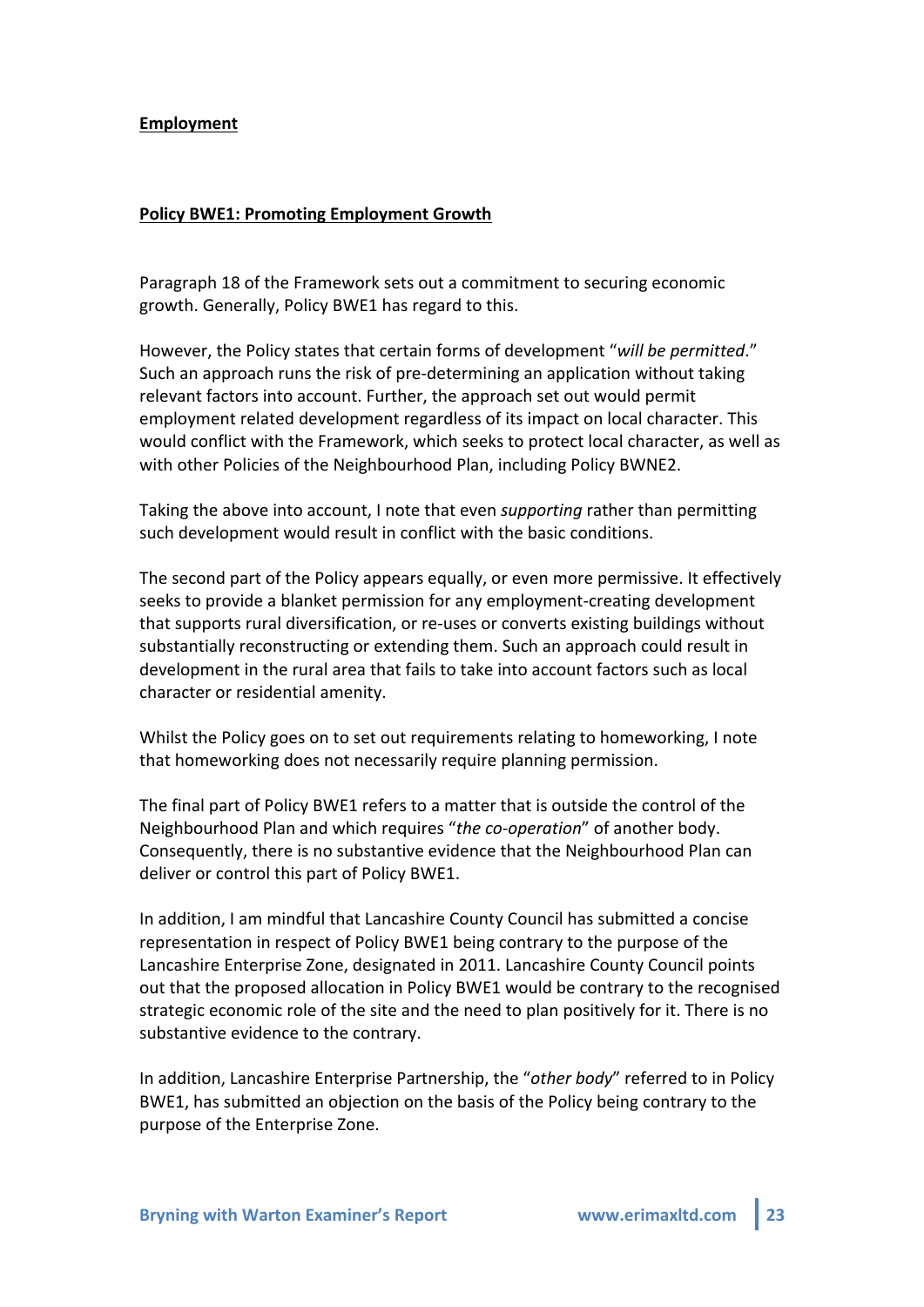Whilst the supporting text refers to Warton having "no available industrial or *warehouse space,"* no detailed justification is provided for an approach that would be contrary to the purpose and role of an existing Enterprise Zone. I note that Policy BWE1 doesn't seek to address its identified absence of generally available employment land by seeking to allocate such.

Taking all of the above into account, I find that Policy BWE1 fails to meet the basic conditions. I recommend:

- **Delete Policy BWE1**
- **Delete'"Background/Justification"'on'pages'68'and'69'from'the'beginning'** to "...may not qualify for the Zone benefits."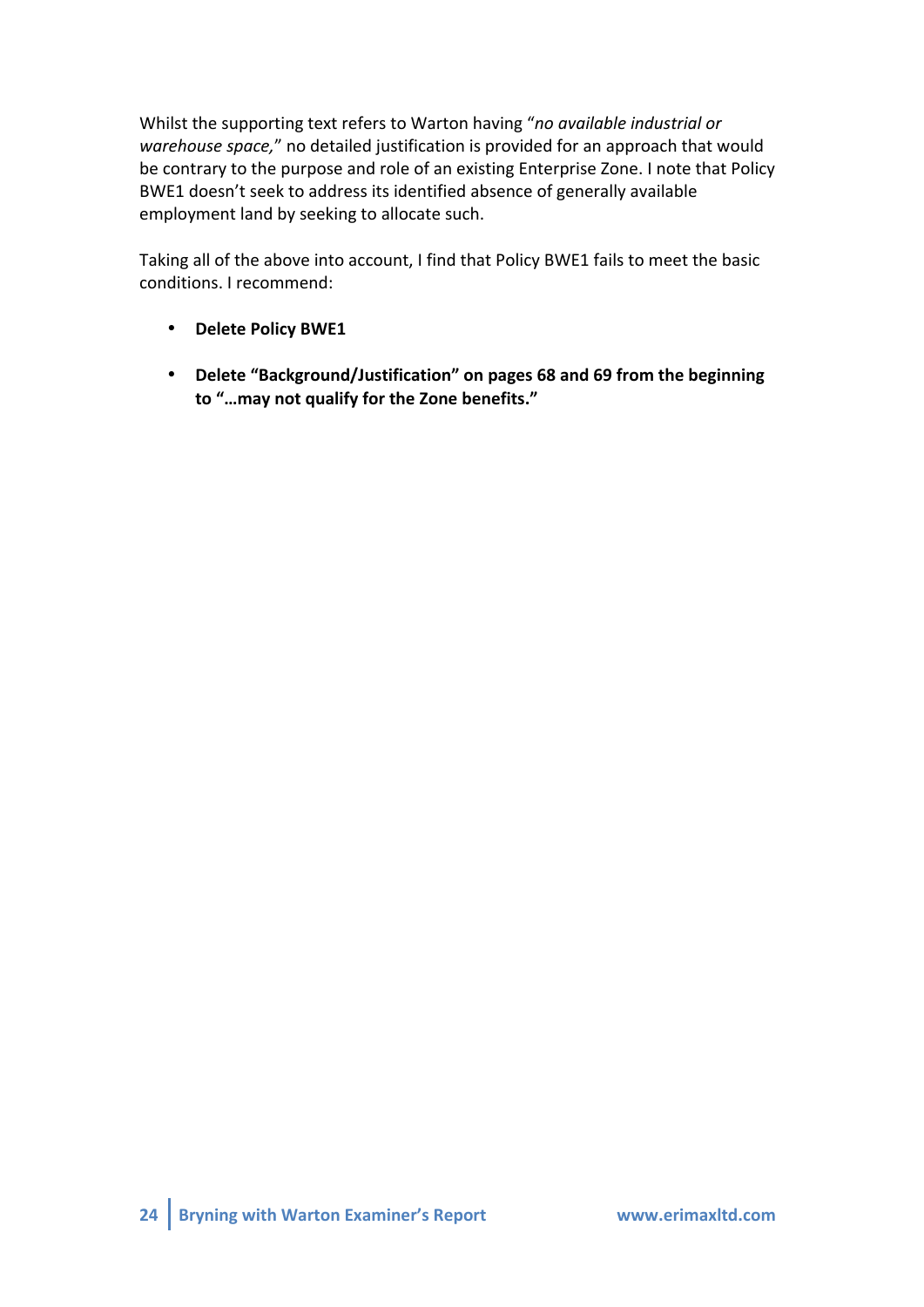## Policy BWE2: Protecting Existing Employment

Policy BWE2 seeks to protect existing large employment sites for B1, B2 and B8 employment uses throughout the plan period. This has regard to Policy EMP2 of the Fylde Borough Local Plan (2005), which seeks to retain identified employment land.

The Neighbourhood Plan provides evidence to demonstrate that large employment sites in the Neighbourhood Area, including those occupied by BAE Systems and the Land Registry, are of local and regional importance. Further, whilst national policy seeks to prevent the long-term protection of employment sites where there is no reasonable prospect of a site being used for that purpose (Para 22, the Framework), there is no evidence to demonstrate that any of the larger employment sites in the Neighbourhood Area have no reasonable prospect of being used for employment.

However, I am mindful that by seeking to apply blanket protection for B1, B2 and B8 uses only, the Neighbourhood Plan would necessarily prevent any other form of development from coming forward, whether or not it could be demonstrated to be sustainable.

It could well be that circumstances change over the plan period such that any one of the large sites may become unviable for employment use in their current form and I am mindful that the Framework seeks to support an economy fit for the  $21<sup>st</sup>$ Century:

"*Policies+should+be+flexible+enough+to+accommodate+needs+not+anticipated+in+the+plan+ and to allow a rapid response to changes in economic circumstances"* (Paragraph 21).

As worded, Policy BWE2 may preclude any such flexibility or rapid response.

The second part of Policy BWE2 refers to "smaller sites" but does not define what these comprise. As worded, the Policy suggests that every employment site other than those identified as large sites will be protected for employment use.

Taking the above into account, the second part of Policy BWE2 does not provide decision makers with a clear indication of how to respond to a development proposal and may prevent sustainable development from coming forward. It does not provide for the flexibility required by the Framework.

Taking this into account, I recommend:

Policy BWE2, change first sentence to "...B2 and B8], unless it can be demonstrated that the land is no longer viable for employment use and that *there is no demand for such a use."*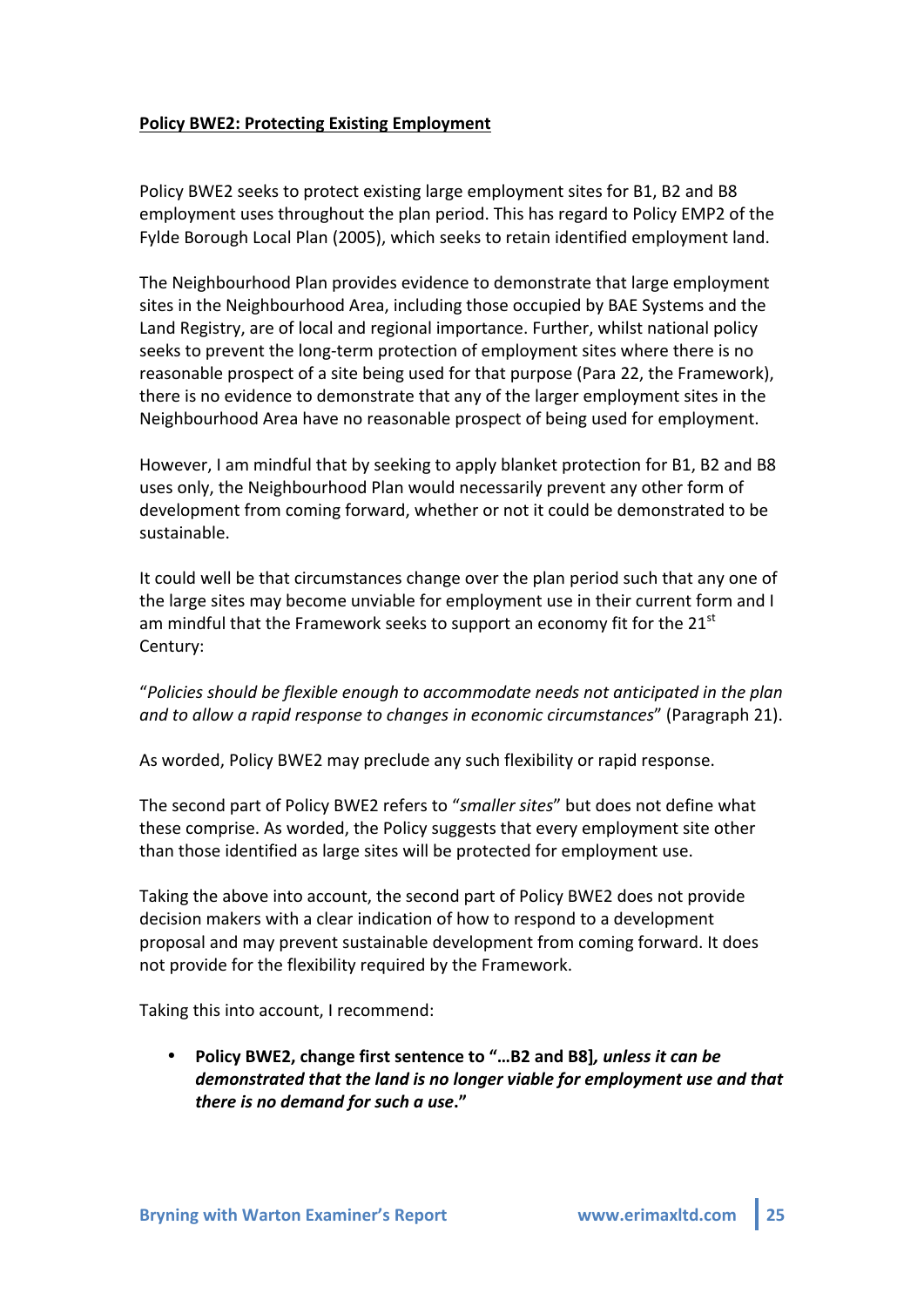- Ensure that the Site boundaries shown on Figure 8 are correct and up-todate. For example, Figure 8 shows land with planning permission for residential development as "protected employment" land
- **Policy BWE2, delete second sentence**

Taking into account the recommendation under Policy BWE1, above, with regards the supporting text, I also recommend:

• Supporting text, before "Through multi-agency..." add "*The Parish Council is* supportive of local employment."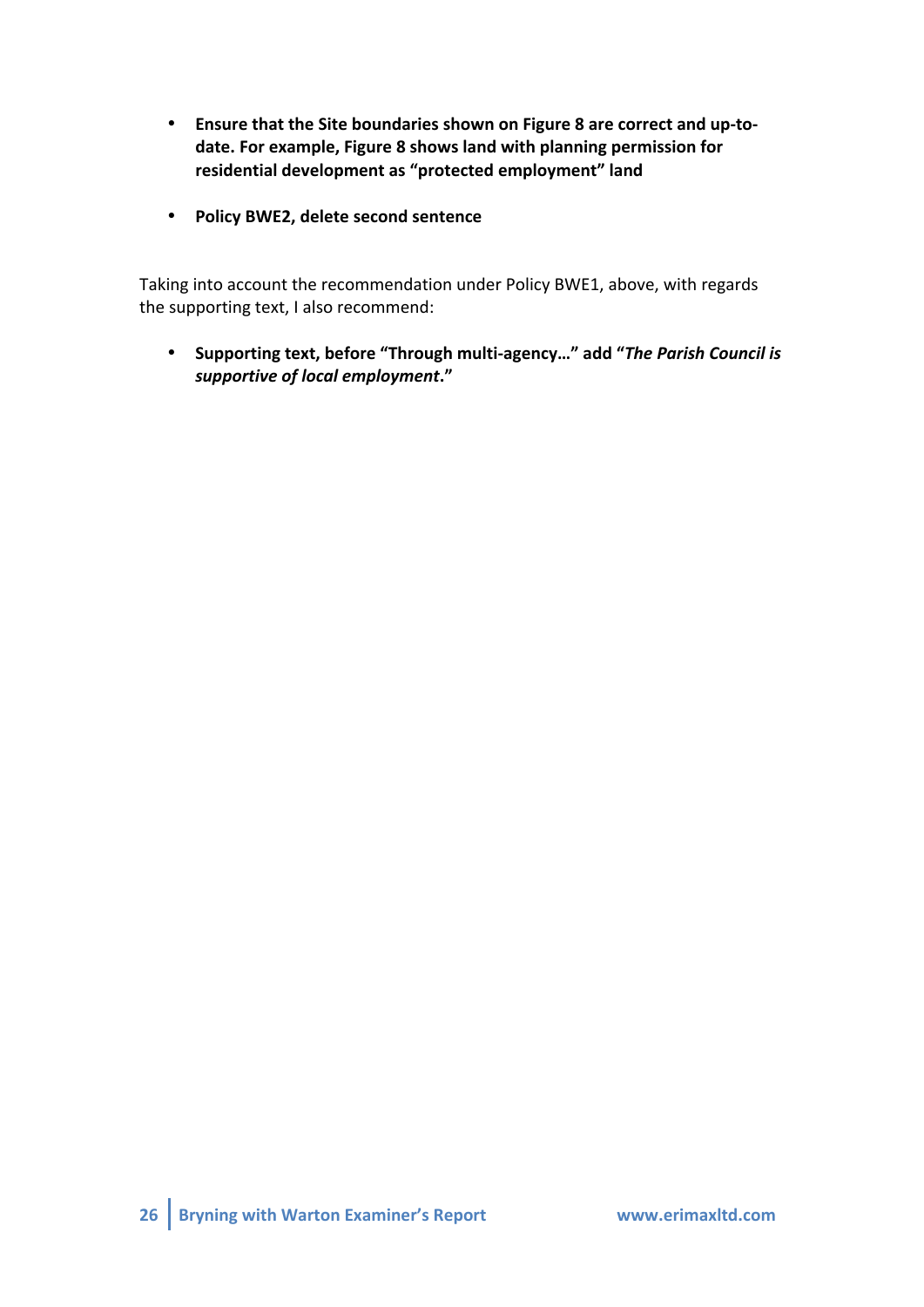## **Transport'and'Infrastructure**

## Policy BWT1: Sustainable Transport

Policy BWT1 places a requirement on another body to undertake something that does not comprise a land use planning policy matter that the Neighbourhood Plan can control. I recommend:

## **•** Delete Policy BWT1: Sustainable Transport

However, further to consideration of the evidence and in acknowledgement of local concerns about transport matters and Bryning with Warton Parish Council's keenness to work with other bodies in this regard, I recommend:

- Create a new "Community Action: Sustainable Transport. Bryning with Warton Parish Council will work with other bodies to address matters *relating to sustainable transport."*
- Change supporting text to "...Masterplan. The Parish Council will work together...appropriate routes."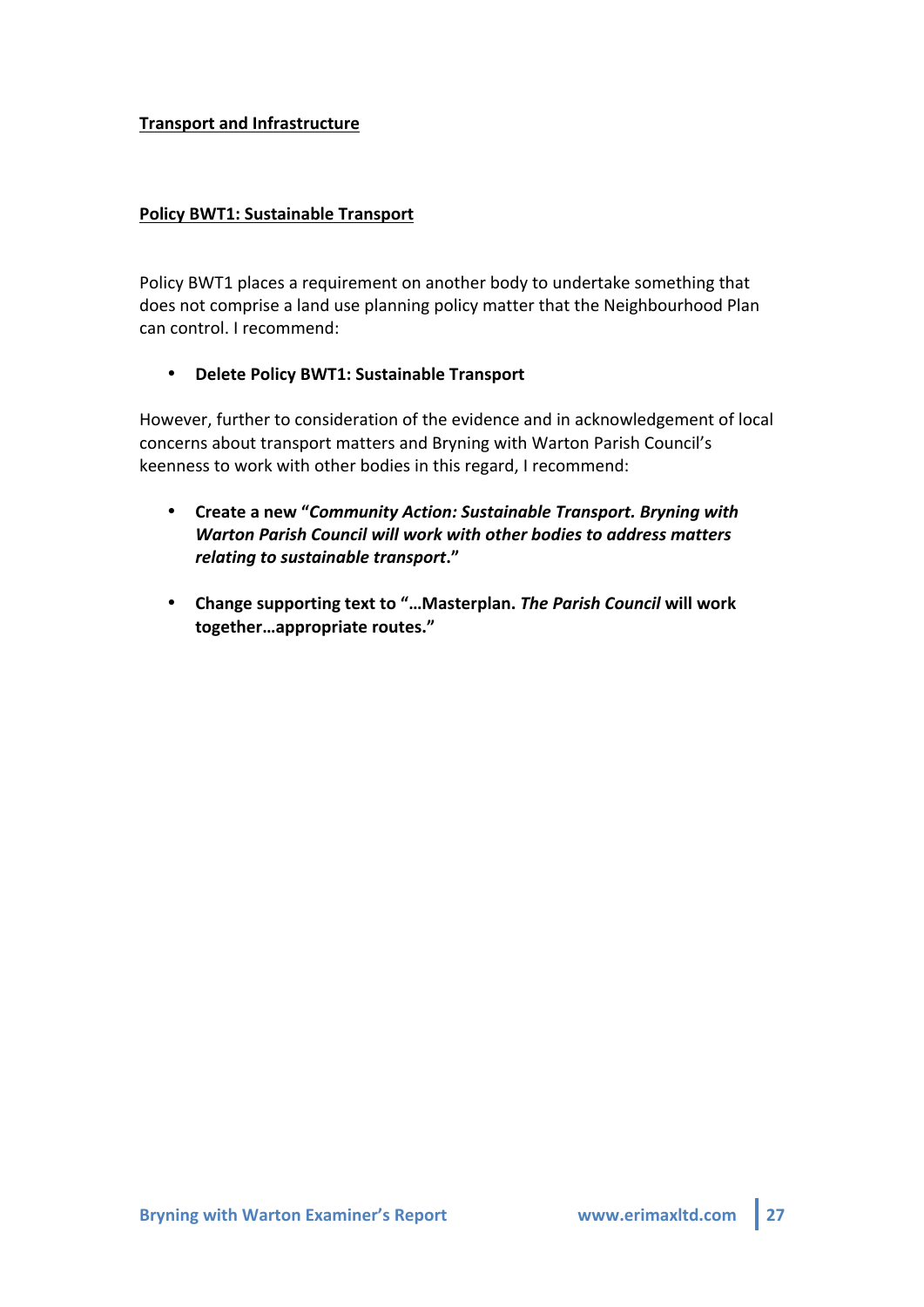# Policy BWT2: To Promote the Development of Key Gateways

Policy BWT2 does not provide any indication as to what "*improved access for all transport users*" actually means, or why this relates to the enhancement and improvement!of!"*key+gateways*."

Furthermore, the Policy simply provides a list of roads. It does not set out precisely what "*key gateways*" comprise. Whilst I note that Figure 7, which I recommend for deletion, indicates "key gateway roundabouts," Policy BTW2 does not refer to roundabouts.

In addition to the above, no indication is given as to what the "*opportunities*" for enhancing and improving undefined gateways might comprise. Further, no indication is provided as to what kind of development would be appropriate, or inappropriate, at the undefined "gateways."

Taking all of the above into account, Policy BWT2 is vague and imprecise. Also, the supporting text does not appear to relate directly to the Policy, but refers to constraints on the highway network and other unrelated matters.

I recommend:

- **Delete'Policy'BWT2**
- **Delete'title'"Background/Justification"**

To some degree, the supporting text under Policy BWT2 relates to the text supporting Policy BWT1 and the only changes recommended in this regard are:

- Page 74, fourth line down, change to "...Council Revised Preferred Option **policy…"**
- Page 74, delete final paragraph (having regard to other recommendations in this Report)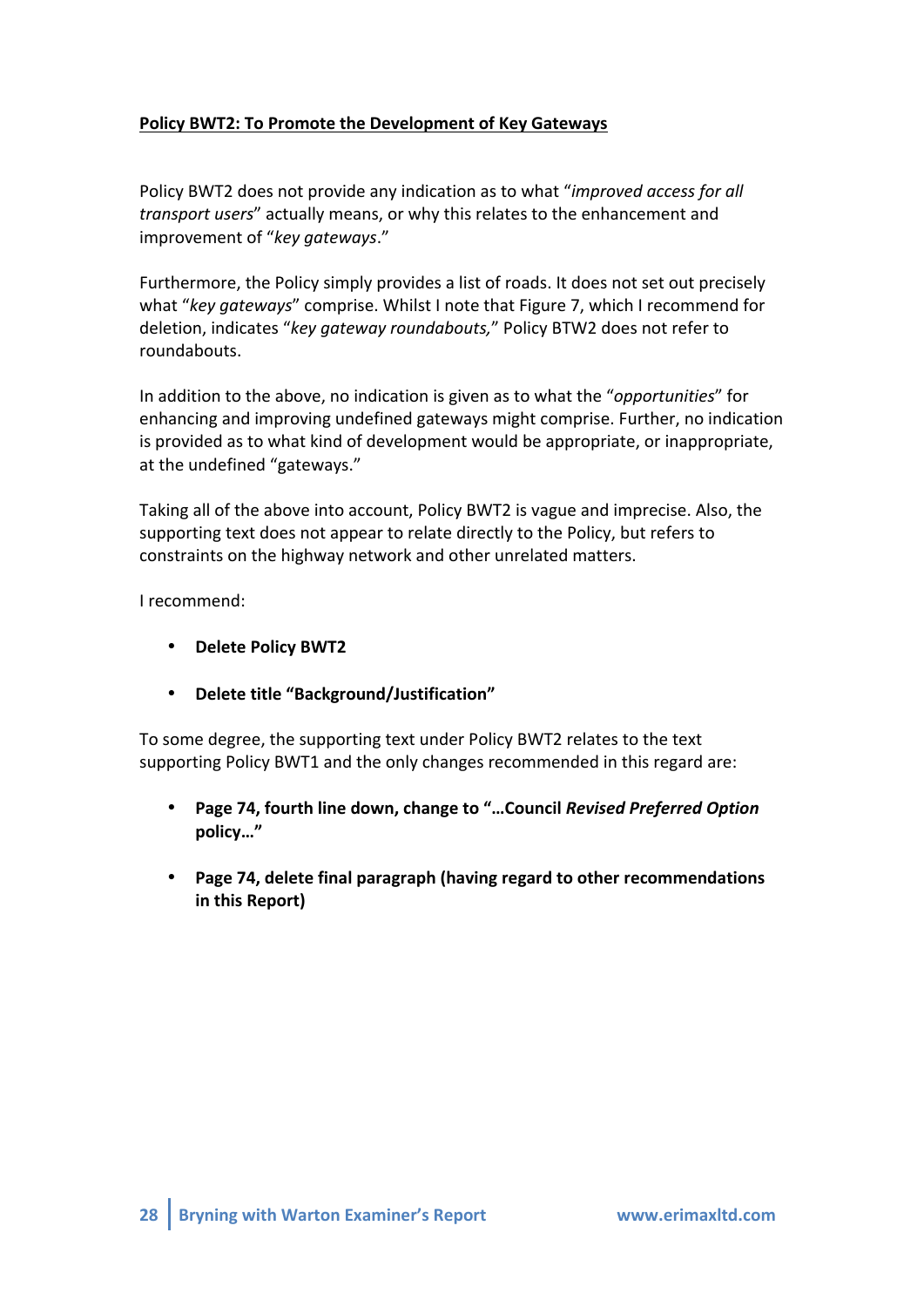## Local and Community Services

## Policy BWLC1: Shops and Services

Policy BWLC1 defines a "*Principal Village Centre*" and subject to the recommendations below, supports the protection and provision of retail uses within it.

This approach has regard to Chapter 8 of the Framework, "*Promoting healthy communities,"* which requires policies to plan positively for the provision of community facilities, such as local shops and other local services "to enhance the sustainability of communities and residential environments" (Paragraph 70).

For clarity, it would be helpful if the Policy used the same term as the Framework -"local services" rather than the more general "services" and I address this point in the recommendations below.

The Policy states that "*development will be permitted*." As set out earlier in this Report, such an approach runs the risk of pre-determining a planning application without taking relevant factors into account. Also, the Policy states that "*the* shopping and service area will be maintained." No indication is provided with regards who will undertake maintenance, on what basis and why this is a land use planning policy matter relevant to the Neighbourhood Plan. However, I note that the Policy seeks to protect the village centre and I make a recommendation below that provides more clarity in this regard than does the use of the word "*maintained.*"

Part 2 of the Policy is confusingly worded. It begins with a reference to proposals for a non-retail or non-service use and ends with a reference to change of use. The simpler approach recommended below could more effectively meet the aims of the Policy in this regard. The recommendations also address the use of "*permitted*" in the final part of the Policy. Whilst no definition of an "*accessible location*" is provided, it appears reasonable to conclude that any location within the settlement will be reasonably accessible and there is no evidence to the contrary.

I recommend:

Policy BWLC1, delete parts 1 and 2 and replace with "*Within the defined Principal Village Centre (Figure 9), the development of new shopping and local service facilities will be supported. Proposals for the change of use of* an existing shop or local service use, to a non-shopping or non-local service *use, will only be supported if it is demonstrated, further to a minimum six month period of active marketing, that the existing use is no longer viable.*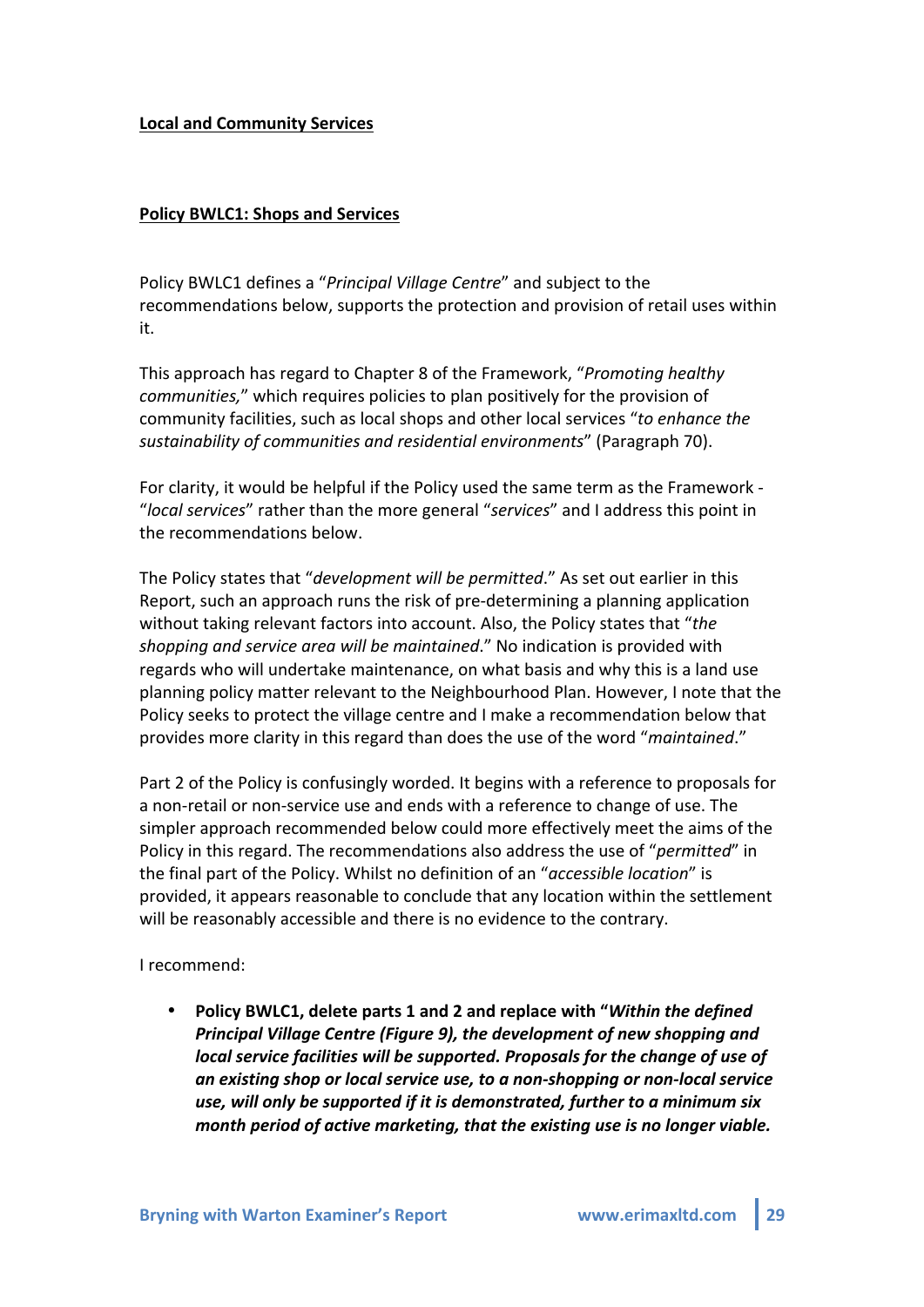• Policy BWLC1, change part 3 to "*Proposals for local needs retail or local* service uses will be supported within the settlement boundary, subject to it *being demonstrated that development would not harm local character, residential amenity or highway safety."* 

Subject to these recommendations, Policy BWLC1 contributes to the achievement of sustainable development and meets the basic conditions.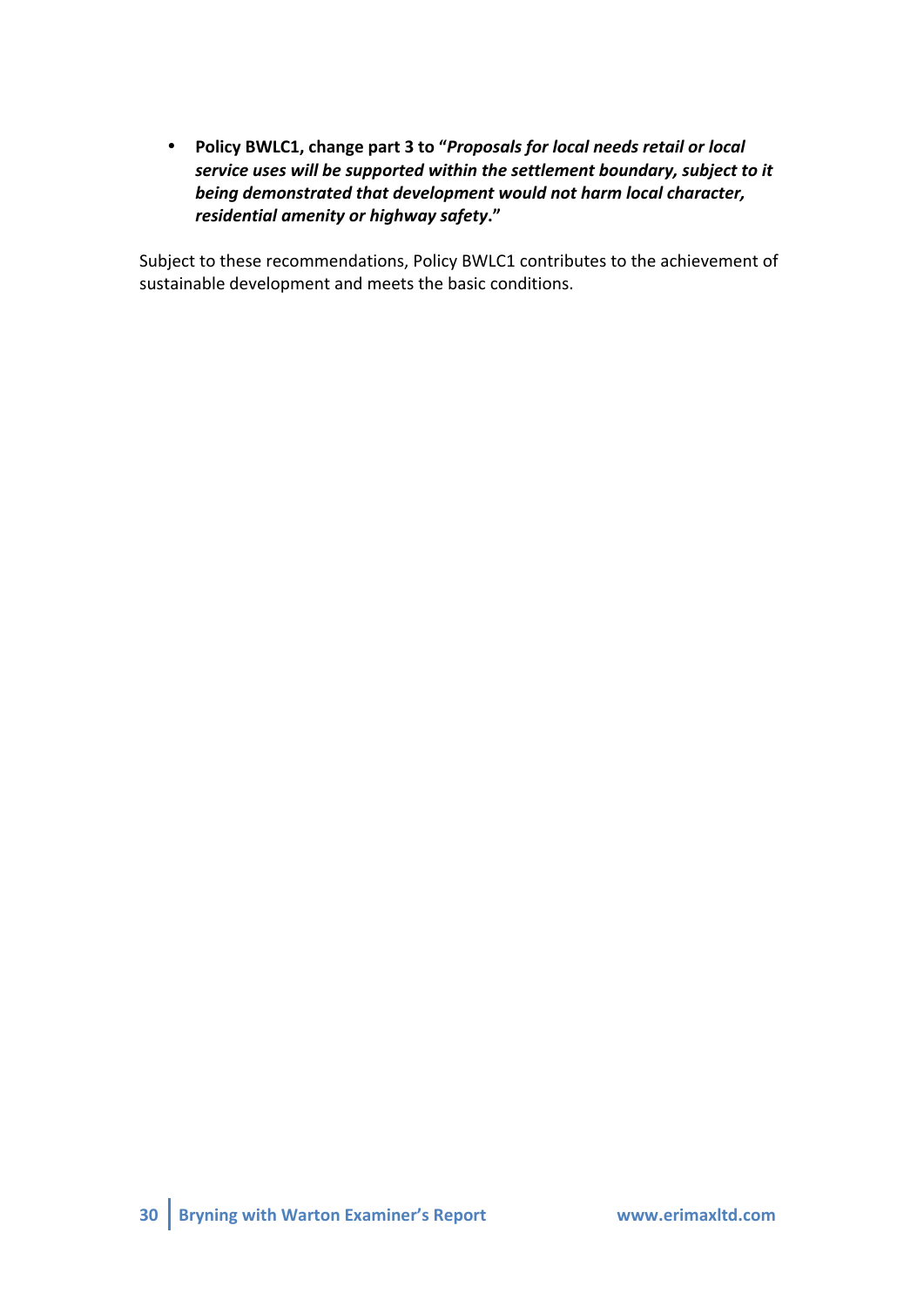## Policy BWLC2: Community, Leisure Facilities and Open Spaces

Policy BWLC2 seeks to address a number of matters. It opens with a permissive approach to the provision of community and leisure facilities, although leisure facilities are undefined and no indication of what an "*integrated parish-wide community facility*" might comprise is provided. Notwithstanding this and earlier comments with regards use of the term "*permitted*," the general approach has regard to Chapter 8 of the Framework, "Promoting healthy communities," which promotes "opportunities for meetings between members of the community" *(Paragraph 69)* and supports the provision of "community facilities (such as local) *shops,+meeting+places,+sports+venues,+cultural+buildings,+public+houses+and+places+of+ worship)* and other local services..." (Paragraph 70).

The second part of Policy BWLC2 refers to a land allocation, the deletion of which is recommended earlier in this Report.

Policy BWLC2 then seeks to protect open spaces. However, no clarity or justification is provided setting out the policy basis by which the Neighbourhood Plan is seeking to protect open spaces. Further no indication is provided with regards what the proposed protection would mean in practice.

However, further to consideration of all of the information before me, there is evidence to demonstrate that some of the open spaces shown on Figure 10 are demonstrably special to the local community.

Site P1 has sporting and recreational significance; and Sites P6 and P7 are significant community resources, being allotments. With regards the other sites, there is little evidence to demonstrate that they are demonstrably special to the local community, or that they have particular local significance.

The Framework enables local communities to identify, for special protection, green areas of particular importance to them. Paragraph 76 states that

"*By+designating+land+as+Local+Green+Space+local+communities+will+be+able+to+rule+out+ new+development+other+than+in+very+special+circumstances*."!

Local Green Space is a restrictive and significant policy designation. The Framework requires the managing of development within Local Green Space to be consistent with policy for Green Belts. Effectively, Local Green Spaces, once designated, provide protection that is comparable to that for Green Belt land. Notably, the Framework is explicit in stating that

"*The+Local+Green+Space+designation+will+not+be+appropriate+for+most+green+areas+or+ open space."* (Para 77)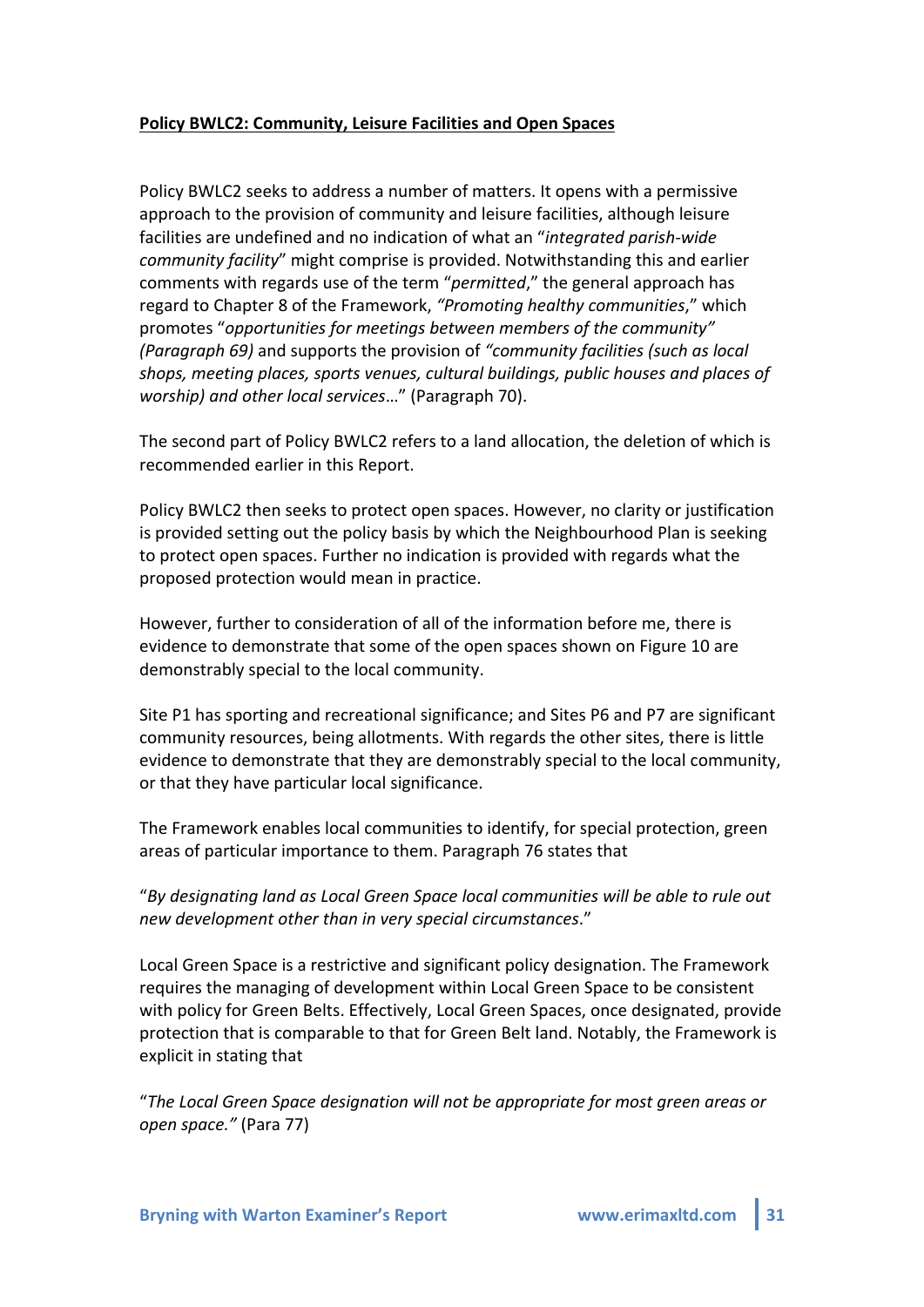Consequently, when designating Local Green Space, plan-makers should demonstrate that the requirements for its designation are met in full. These requirements are that the green space is in reasonably close proximity to the community it serves; it is demonstrably special to a local community and holds a particular local significance; and it is local in character and is not an extensive tract of land. Furthermore, identifying Local Green Space must be consistent with the local planning of sustainable development and complement investment in sufficient homes, jobs and other essential services.

I have considered each of the open spaces identified in Figure 10 and referred to in Policy BWLC2 against the criteria for Local Green Space. I find that sites P1, P6 and P7 meet these criteria. Sites P2, P3, P4 and P5 do not meet the criteria. I therefore recommend, below, that sites P1, P6 and P7 be designated as Local Green Space. This will afford protection, having regard to national policy.

There is insufficient evidence to demonstrate that designating sites P2, P3, P4 and P5 as Local Green Space would meet the basic conditions.

I note that Figure 10 is insufficient with regards providing precise and clearly identifiable boundaries for land use planning purposes. I address this in the recommendations below.

The final part of Policy BWLC2 refers to Figure 11. There is no Figure 11 in the Neighbourhood Plan. I note that a number of general "buffer zones" are identified, although not precisely defined, on Figure 7, the deletion of which is recommended earlier in this Report. Further, I note that this part of the Policy states that "*new* walking and cycling routes must be incorporated." No indication is provided with regards who will provide these routes, on what basis, or even whether such routes can be created.

Further, there is nothing to demonstrate that the above requirement would, in all cases, be necessary to make development acceptable in planning terms, be directly related to development, or be fairly and reasonably related in scale and kind to development. Consequently, I find that the approach set out would fail to have regard to Paragraph 204 of the Framework.

There is insufficient information, evidence or justification to support the requirements set out in the final paragraph of Policy BWLC2. There is no substantive evidence to demonstrate that this part of the Policy would contribute to the achievement of sustainable development, but it could prevent sustainable development from coming forward.

Taking all of the above into account, I recommend:

Policy BWLC2, change opening sentence to "...improve and/or provide centrally located community facilities will be supported."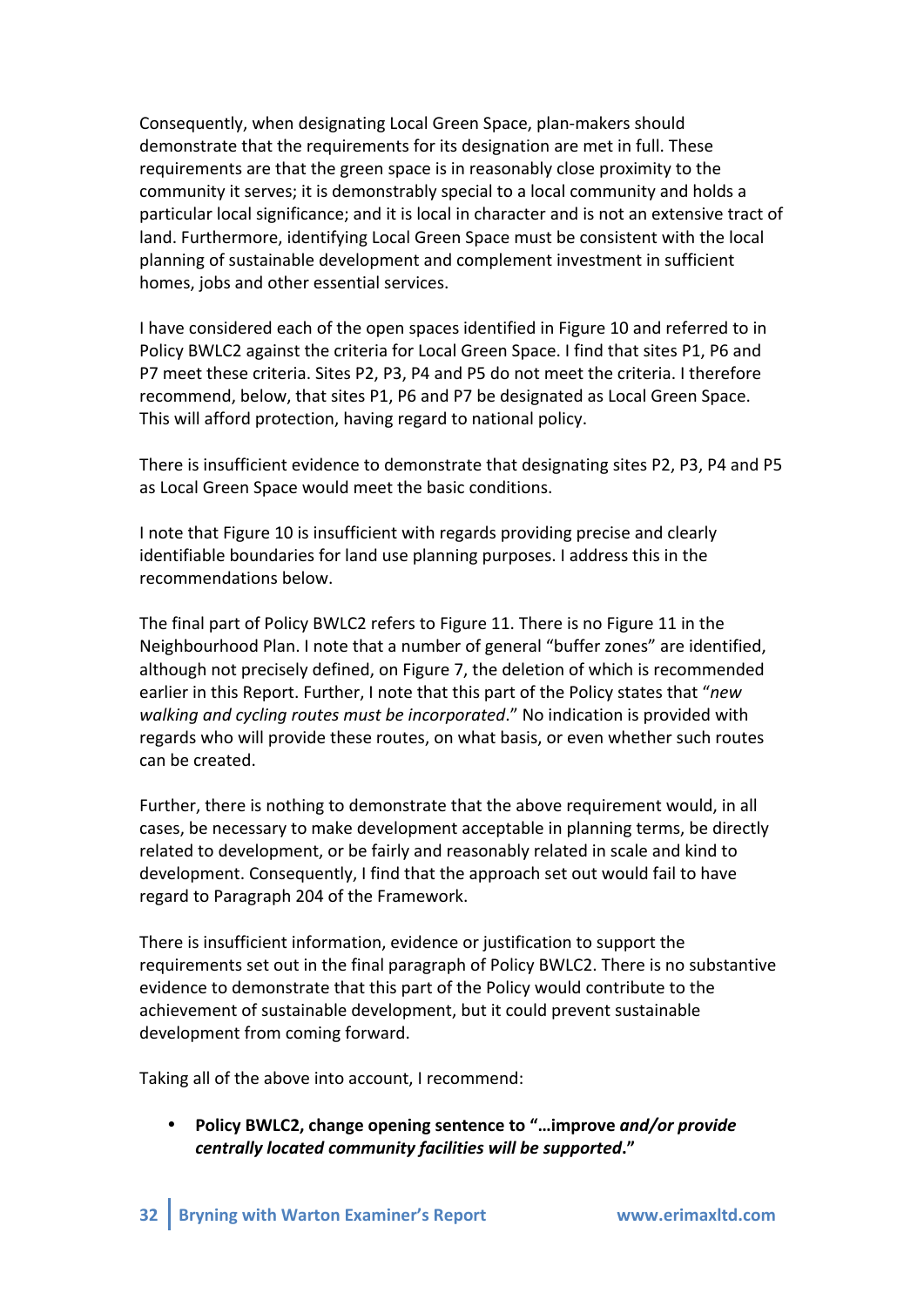- Policy BWLC2, delete "Warton West...combined site."
- **Policy BWLC2, delete remainder of Policy and replace with "***Local Green Space is designated at the three sites P1, P2 and P3, as shown on the supporting plans below. Development of Local Green Space is not permitted,2other2than2in2very2special2circumstances***."**
- Delete Figure 10. Provide three new plans, showing the precise boundaries of each designated area of Local Green Space. In the title for each of these plans, provide a name, related to the location, for each of P1, P2 and P3.
- For clarity, designations P1, P2 and P3 relate to P1, P6 and P7 in the submission document.
- Delete "(see Figure 11)" on page 81

NB, the use of the term "permitted" reflects the level of protection afforded to Local Green Space by the Framework.

Subject to the recommendations above, Policy BWLC2 meets the basic conditions.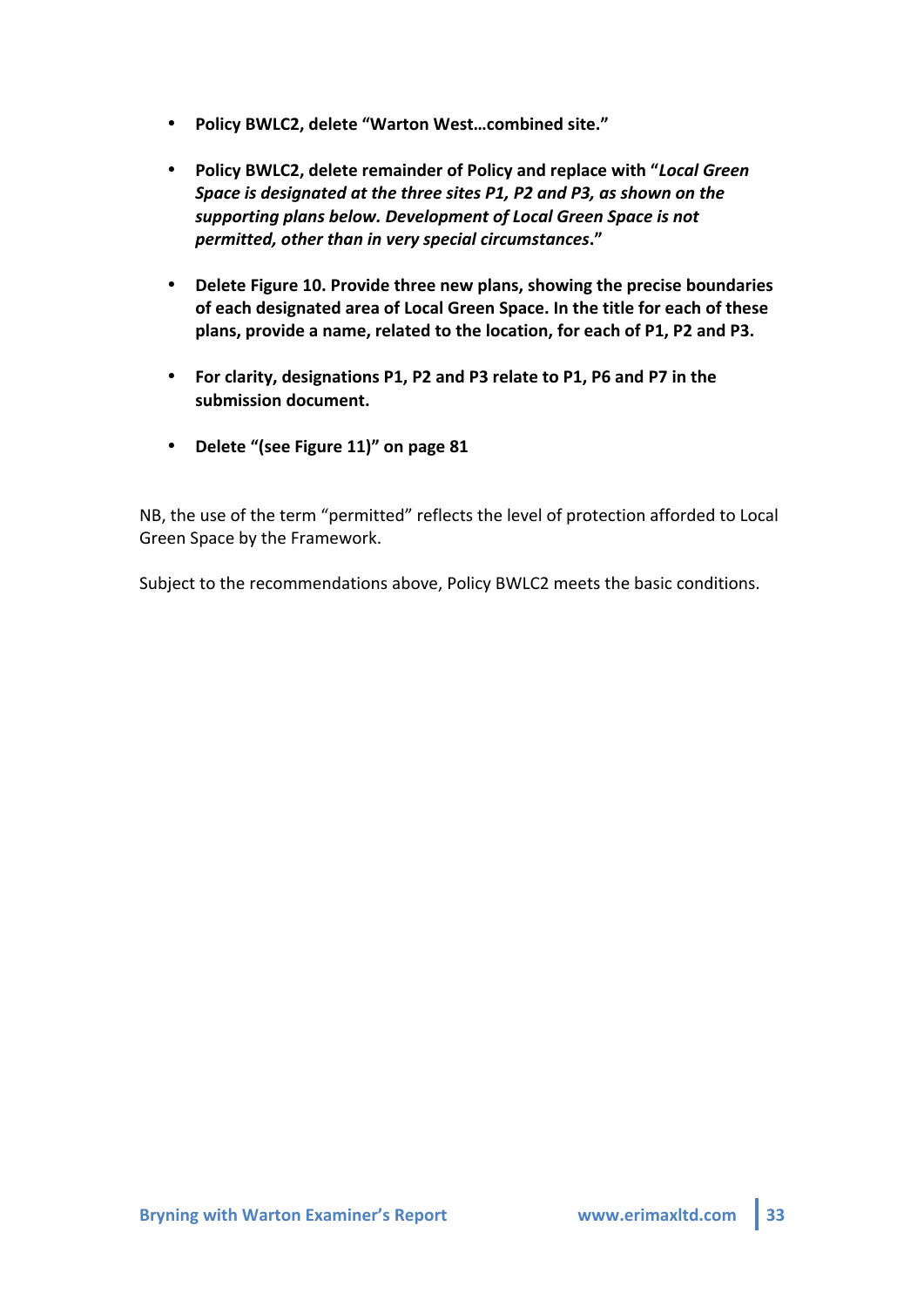## **Environment**

#### Policy BWNE1: Protecting and Enhancing Local Wildlife and Habitats

Paragraph 109 of the Framework states that:

*"The+Planning+system+should+contribute+to+and+enhance+the+natural+and+local+ environment*…"

It goes on to promote the provision of net gains in biodiversity, where possible, "*by establishing coherent, ecological networks that are more resilient to current and future+pressures*."

Generally, Policy BWNE1 seeks to contribute to and enhance the natural and local environment and thus has regard to national policy.

As worded, the opening sentence of the Policy requires all development proposals to demonstrate assessment of local wildlife and habitats. This is unlikely to be a relevant consideration for many development proposals, such as the majority of household extensions. This is addressed in the recommendations below.

The second part of the Policy places a requirement on all development to "seek to *incorporate*" an extensive list of things, "where appropriate." No indication is provided as to when the incorporation of any, or all, of the long list of things will be appropriate and consequently, this part of the Policy lacks clarity.

Furthermore, the list provided includes requirements that lack justification and raise questions over matters such as viability and deliverability. For example, the first bullet point requires the enhancement of coastal features, watercourses and mature trees, amongst other things. No indication is provided as to how development can enhance such things, or why it would be appropriate to do so.

With regards the second bullet point, it is not clear in what circumstances it will be appropriate or possible for a development to create linkages between open spaces and habitats by using existing watercourses. The third bullet point refers to something that does not exist and it is not clear when the fourth bullet point would be appropriate, viable or deliverable. The final bullet point refers to the preservation of land that is already protected and further, does not provide any justification for say, existing Local Green Space, being "*incorporated*" into development.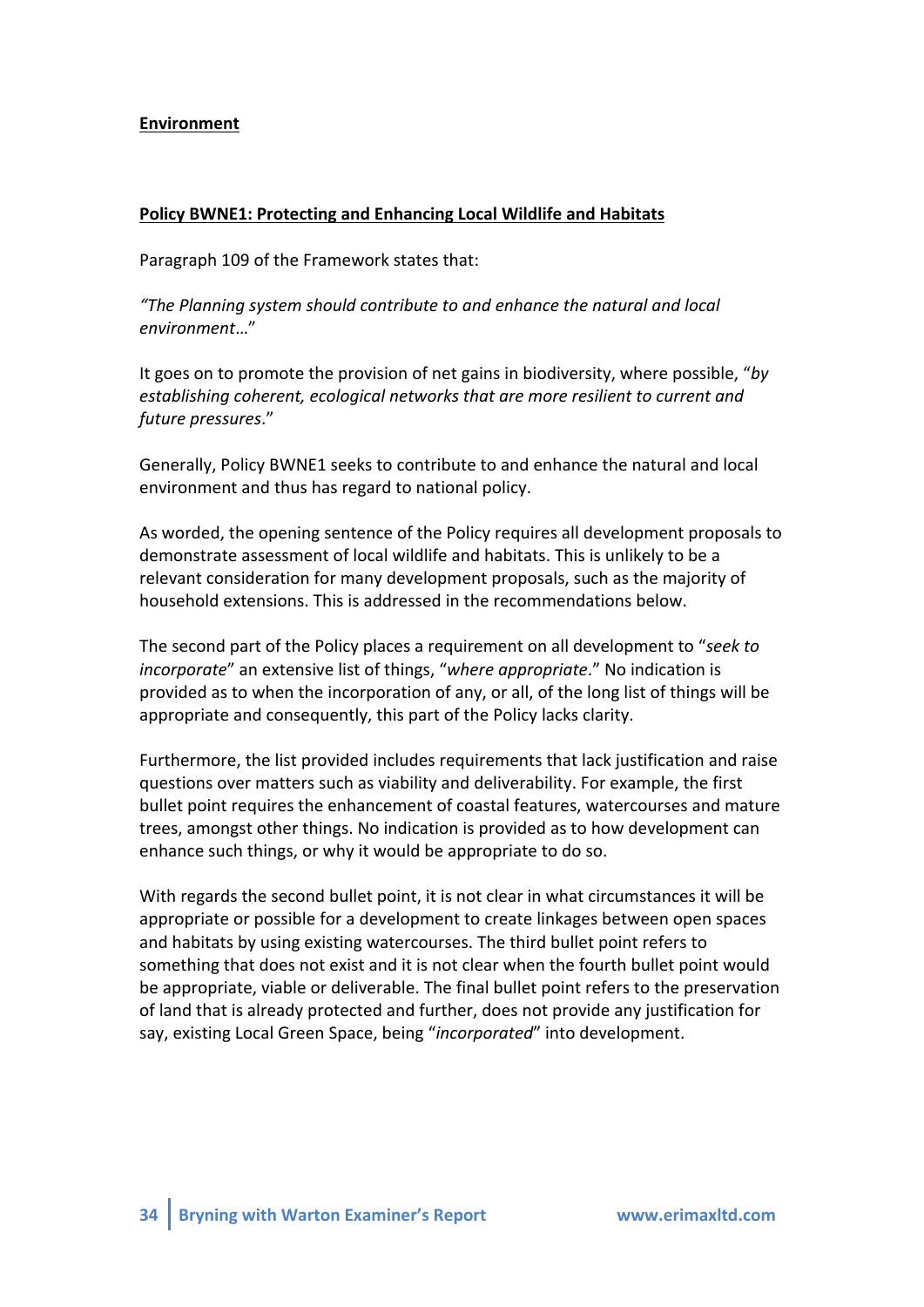Notwithstanding all of the above, from consideration of the evidence, it is clear that the community is supportive of the protection and enhancement of local wildlife and habitats, and the enhancement of public rights of way. I make a recommendation below with regards this latter point, having regard to Paragraph 75 of the Framework, which requires planning policies to "*protect and enhance public rights of way+and+access*."

Taking all of the above into account, I recommend:

• Policy BWNE1, change first sentence to "*Development proposals that impact on local wildlife and habitats should demonstrate how biodiversity* will be protected and enhanced. Development should retain and where *possible, enhance, existing coastal features, watercourses, wetlands, ponds, mature native trees and hedgerows. The creation of new habitats, new linkages between open spaces and habitats and/or improvements to the existing public rights of way network will be supported."* 

Subject to the above, Policy BWNE1 contributes to the achievement of sustainable development and meets the basic conditions.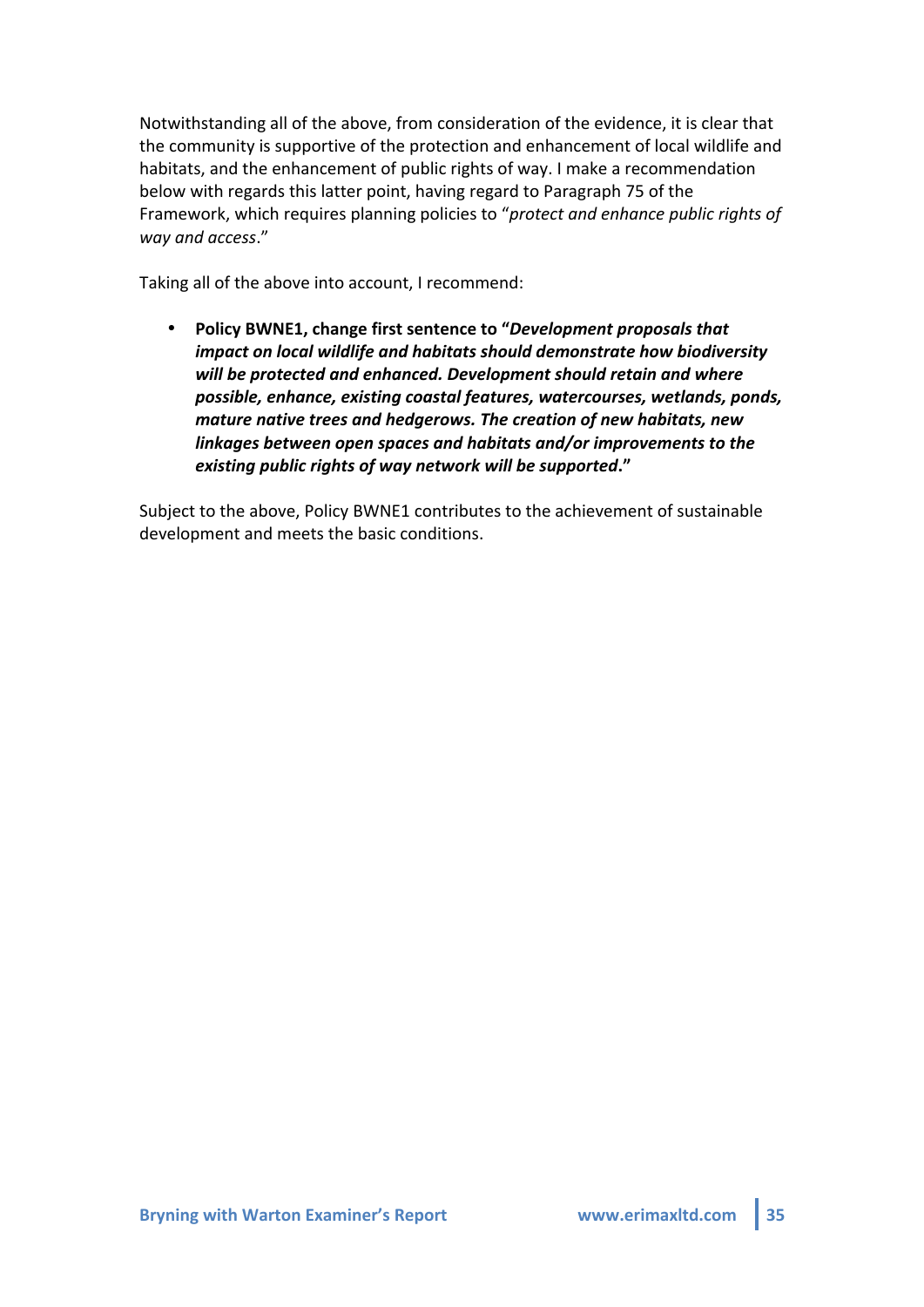# Policy BWNE2: Protecting and Enhancing Local Character and Landscape

Fylde Borough Local Plan (2005) sets out a number of policies, including Policies EP10, EP11 and EP12, to protect the distinctive character and landscape of the area. In addition, the Framework promotes the conservation and enhancement of the natural environment (Chapter 11) and considers the recognition of "*the intrinsic character and beauty of the countryside*" to form a core planning principle (Paragraph 17).

Subject to the comments and subsequent recommendations below, Policy BWNE2 is in general conformity with the strategic policies of the Fylde Local Plan (2005) and has regard to national policy.

As worded, Policy BWNE2 places an unduly onerous burden on all development proposals. It will not be relevant or appropriate for many development proposals to demonstrate that all of the requirements set out in the Policy have been met. For example, there is no reason why a household extension should "*enhance the distinctive character and countryside setting of the rural landscape"* or incorporate buffer zones. Further, the Policy does not define what is meant by "*grain*" and this would add a confusing element to the requirements of Design and Access statements.

The Policy requires proposals to demonstrate that they reflect "*existing local* settlement patterns and the predominant rural character" of the area. The Neighbourhood Area is both urban and rural and no indication is provided as to how a development proposal can reflect both of these things at the same time, or why such an approach would be appropriate.

In the same vein, it is not clear how all development proposals, for example those entirely within the urban area, can "enhance the distinctive character and *countryside setting of the rural landscape"* Also, no indication is provided of what materials that complement "*the character of the surrounding area*" might comprise and a general requirement for development to "*enhance*" its setting is onerous and goes well beyond the requirements of national or local strategic policy.

Notwithstanding the above, the Policy seeks to promote local distinctiveness. Such an approach has regard to Paragraph 56 of the Framework, which recognises good design as:

"...a key aspect of sustainable development, indivisible from good planning..."

I recommend:

**Delete Policy BWNE2, replace with "Development proposals should** demonstrate good design, respect local character and where possible, *reinforce local2distinctiveness***."**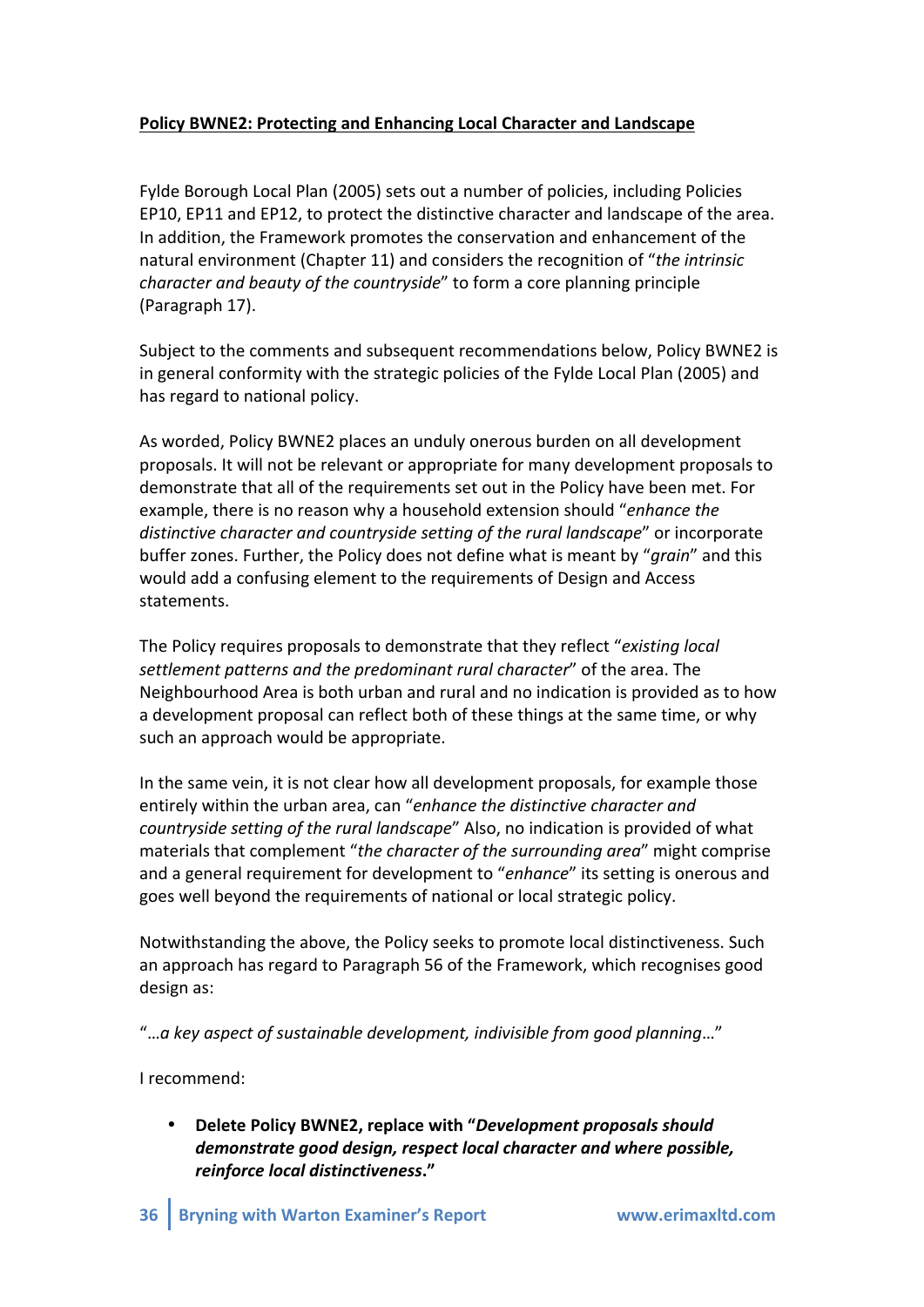The justification to Policies BWNE1 and BWNE2 does not directly relate to the Policies themselves. However, subject to the recommendation below, it provides interesting background information, together with useful plans.

- Justification, Page 83, delete "...and enhancement" (which is not the case)
- Page 84, change "Figure 12" to "Figure 11" (text and plan title)
- Page 85, delete sentence referring to "Figure 13" (which doesn't exist)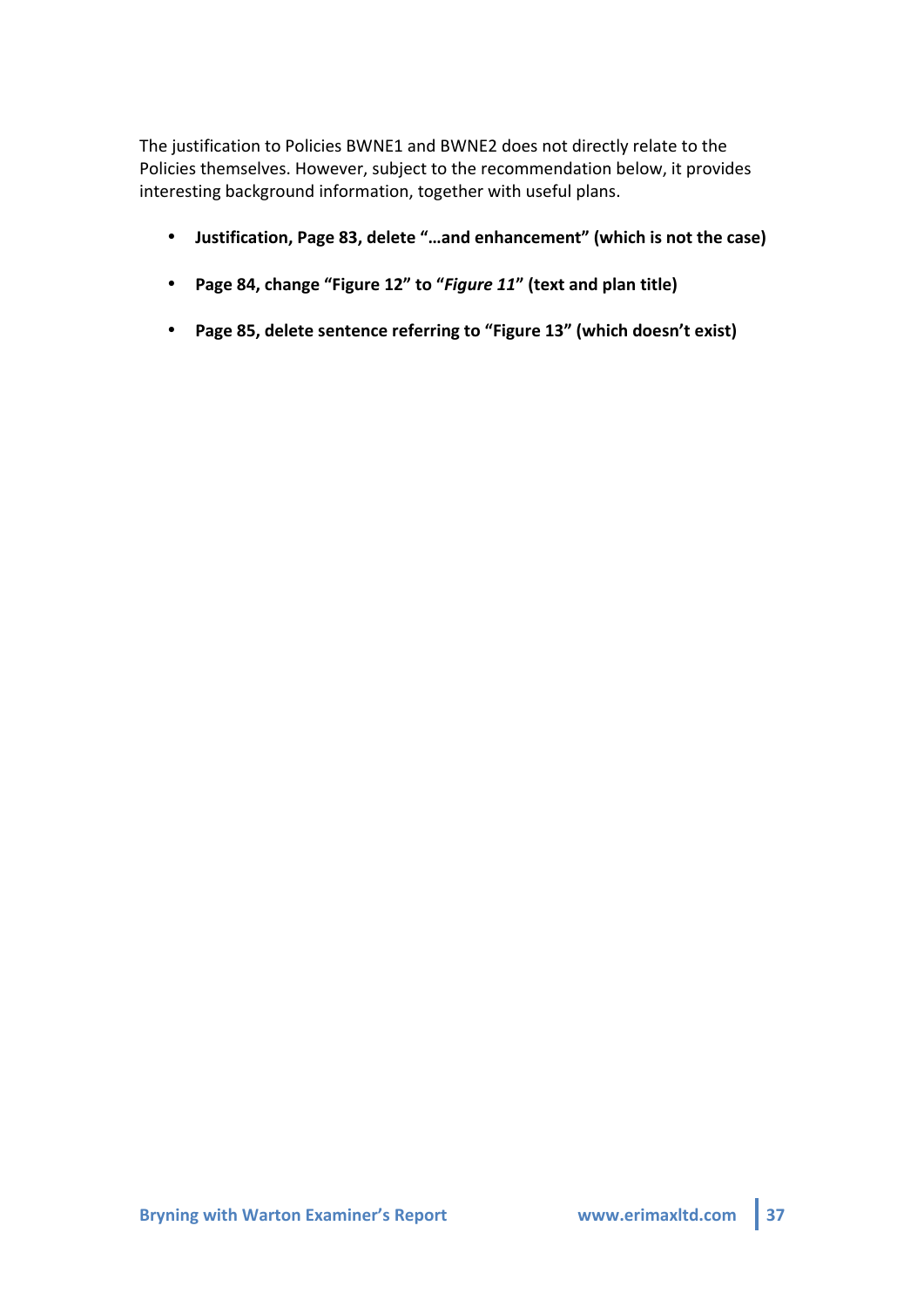# Policy BWNE3: Design to Reduce Surface Water Run Off

Chapter 10 of the Framework, "*Meeting the challenge of climate change, flooding and coastal change*," requires new development to be planned to avoid increased vulnerability to the range of impacts arising from climate change, including flood risk.

In seeking to address flood risk, Policy BWNE3 generally has regard to national policy. However, no substantive evidence is provided to justify the Policy's requirement for all new development to be designed to "*maximise the retention of* surface water on the development site." There are all kinds of ways in which sustainable urban drainage systems can manage flood risk and without detailed evidence or justification, it is inappropriate to impose a specific approach on what could comprise widely varying development, the specific circumstances relating to which are unknown.

The Policy goes on to set out various requirements. Such an approach fails to recognise that every development is likely to have its own specific circumstances and that a one size fits all approach may be inappropriate. However, generally, support for the provision of the features referred to, where appropriate, has regard to national policy's requirement to avoid, where possible, flood risk to people and property.

I recommend:

- Policy BWNE3, delete first sentence and change second sentence to "*The provision2of2sustainable2urban2drainage2systems2(SuDS)2will2be2supported***."'**
- **Replace lines three to five with "***Where appropriate, the design of new* buildings...storage facilities; and water attenuation facilities such *as...should be provided."* Retain final three sentences.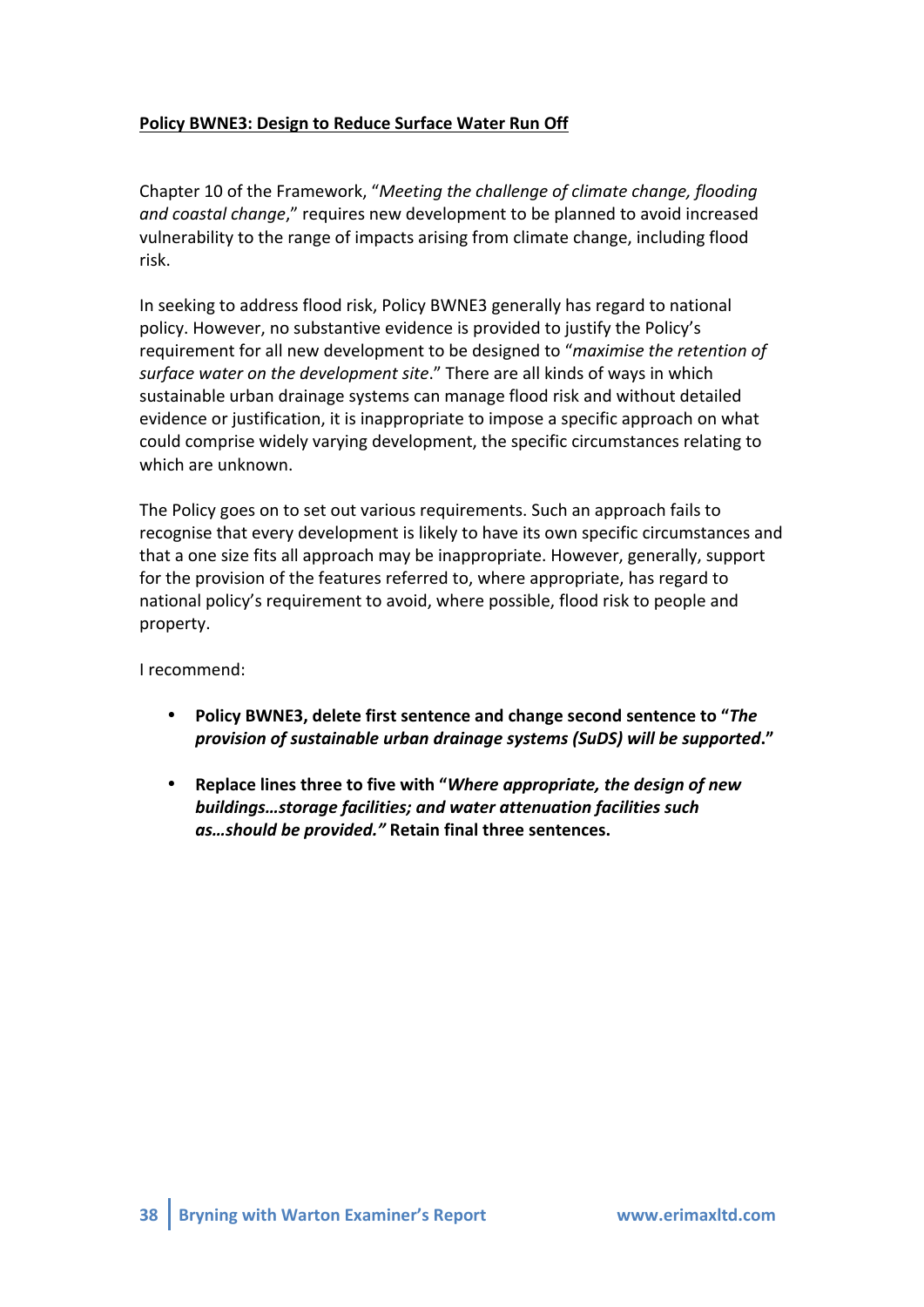## **The Neighbourhood Plan: Other Matters**

Taking the recommendations above into account, I recommend:

- **Section'5,'title,'replace'"Implementatio"'with'"***Implementation***"'**
- **Page'90,'delete'"Housing…community"**
- Page 91, delete "Policy BWE1 and..."
- Page 91, delete "Policy BWT1 and BWT2"
- Page 93, replace "...the next 15 years." with "*the plan period*."
- **Delete "Section 7"** and top of page 9, change to "*The Plan is divided into 6 sections***"**

I don't recommend any changes in respect of the paragraph on page 94, as there is nothing preventing plan-making from commencing at any time.

The Glossary, whilst generally useful, is quite long, is subject to being over-taken by events and contains a number of subjective definitions. Its inclusion is a matter for the plan-makers, but I note that it would make the Neighbourhood Plan a more concise document if it was removed.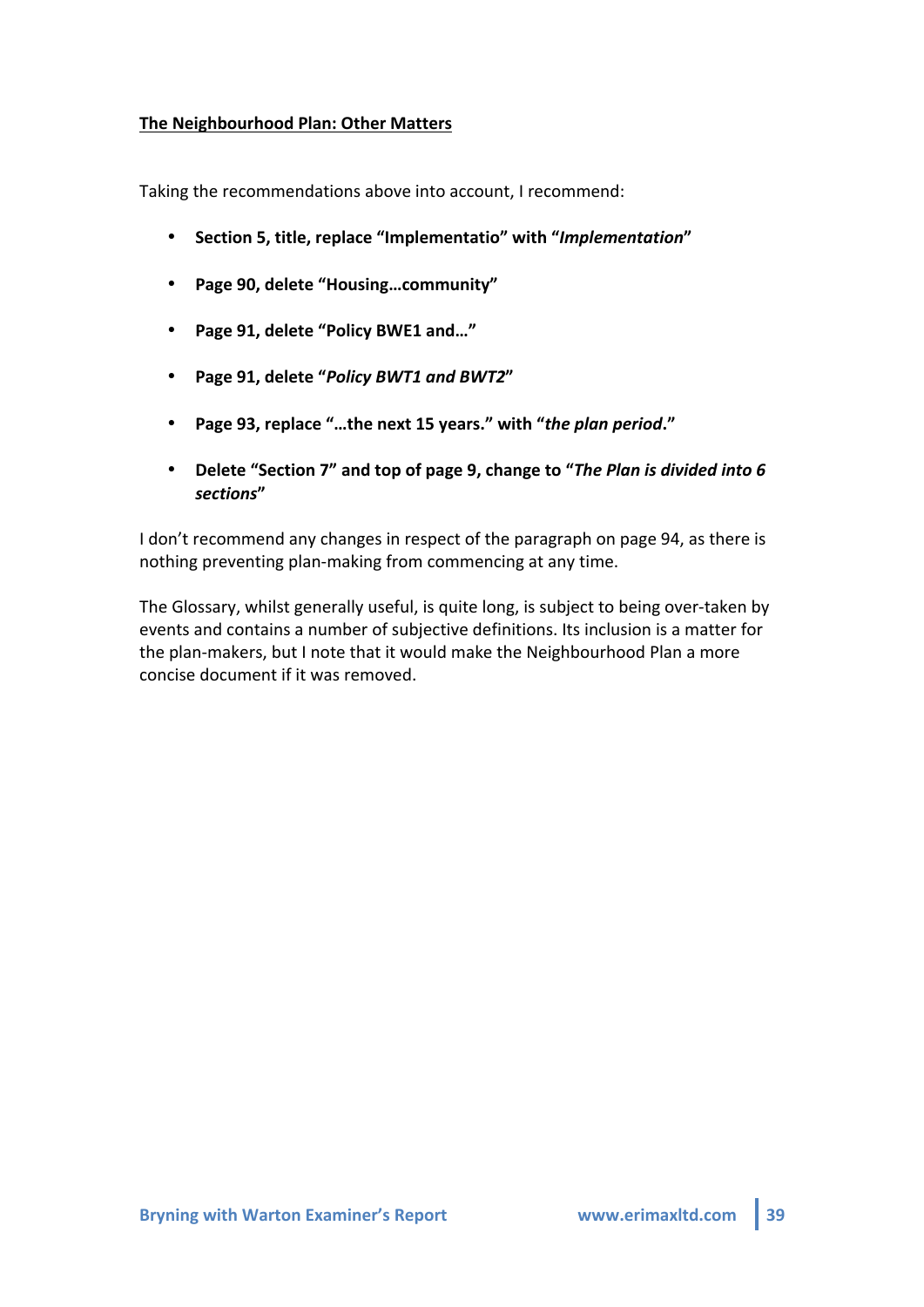# **8.'Summary'**

I have recommended a number of modifications further to consideration of the Bryning with Warton Neighbourhood Plan against the basic conditions.

Subject to these modifications, the Bryning with Warton Neighbourhood Plan

- has regard to national policies and advice contained in guidance issued by the Secretary of State;
- contributes to the achievement of sustainable development;
- is in general conformity with the strategic policies of the development plan for the area;
- does not breach, and is compatible with European Union obligations and the European Convention of Human Rights.

Taking the above into account, I find that the Bryning with Warton Neighbourhood Plan meets the basic conditions. I have already noted above that the Plan meets paragraph 8(1) requirements.